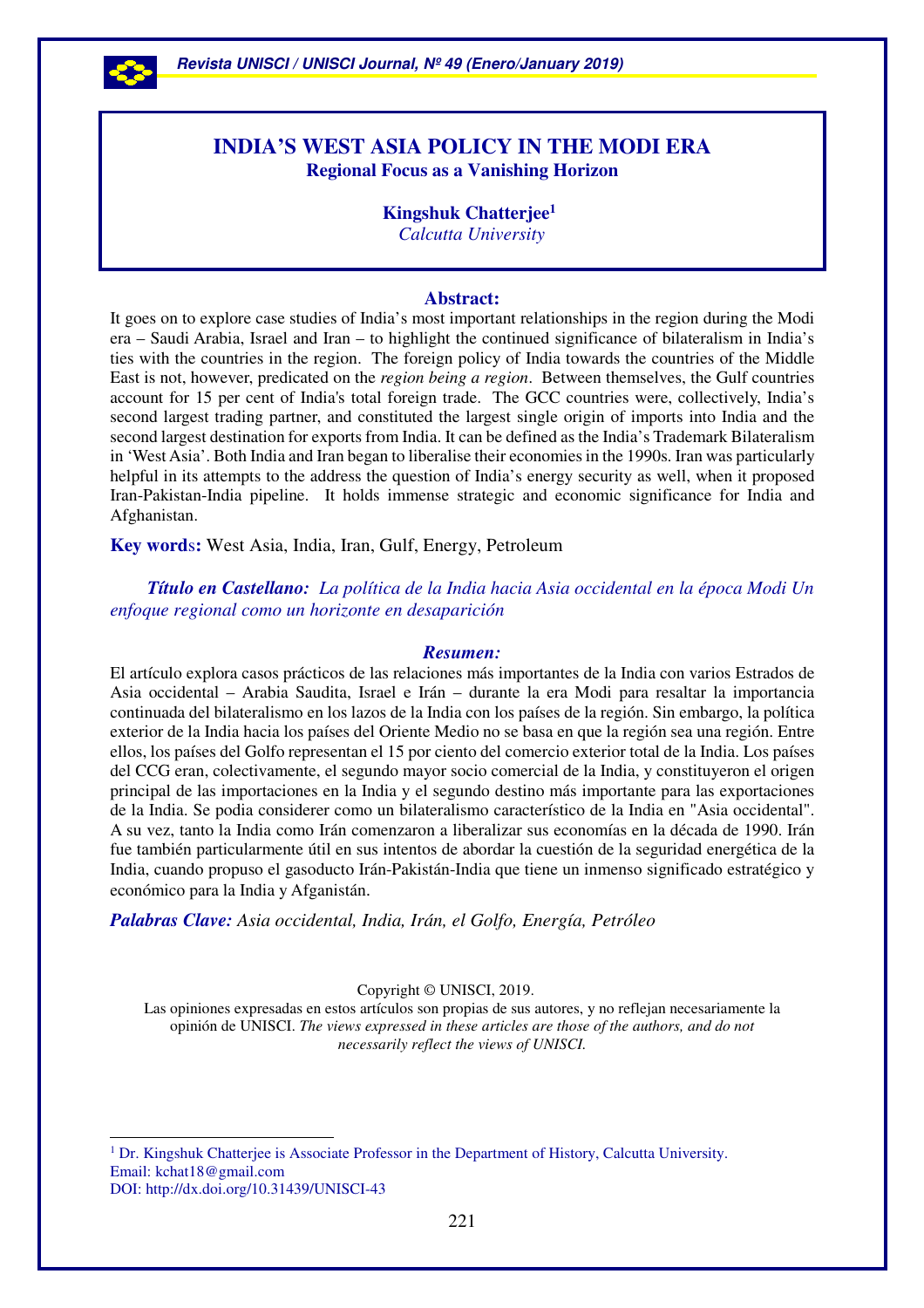

## **1. Introduction**

Seven decades since Indian independence, it is very difficult to speak with any earnestness of a regional focus in India's policy/policies towards the countries of the Middle East. Historically, ever since 1947, Indian foreign policy towards this region has been almost invariably reactive, calculated to displease as few countries as possible. Frequently Indian policy towards one state has appeared to be at cross-purposes with that towards another – the best example of this being New Delhi's silence over Iraq's invasion of Kuwait in 1991 causing estrangement with Kuwait. In order to prevent her potentially contradictory bilateral ties with Gulf countries from undermining her strategic interest (i.e. oil), India has preferred to react to the region's developments rather than engage proactively, and to keep her reactions fairly distant and bordering on indifference. Such distancing from the affairs of the region in turn has occasionally lost India diplomatic leverage in the region itself – as with Kuwait in 1991.<sup>2</sup> The foreign policy of the Indian government during the first four years of Narendra Modi, despite appearing to be much more mindful of the region than any other before it, is no different.

When Modi took office in 2014, official circles were abuzz with word of his revamping India's foreign policy as a whole, and that towards the Middle East in particular. Yet, as it used to be true for any other period, it is very difficult to argue that New Delhi has anything even remotely like a regional focus towards the Middle East. For all practical purposes, as is true for its relations with nearly all other regions of the world, Modi's India continues to engage with individual countries in the region bilaterally, rather than with the region as a whole. The Government of India has concentrated on establishing much closer relations towards the Gulf Region from the 1990s than earlier, particularly with an eye on energy security (the region supplied more than two-thirds of the country's total oil imports in  $2014$ ),<sup>3</sup> but also on account of the large number of Indian expatriates domiciled in the various countries of the region (nearly 8 million in December 2017).<sup>4</sup> Accordingly, successive Congress and BJP-led governments (headed by PV Narasimha Rao, Atal Bihari Vajpayee, Manmohan Singh have deepened contact with India's extended neighbourhood in the Middle East. Despite having travelled much more widely in the region than any other Indian Prime Minister, Narendra Modi remains stuck in the bilateral mode of engagement for the region. $5$ 

 This article begins with a case, trying to explain why the countries of the Middle East could be treated as a region, and how during the previous BJP-led government New Delhi had set out developing the embryo of such a regional focus before it was lost in the woods. It goes on to explore case studies of India's most important relationships in the region during the Modi era – Saudi Arabia, Israel and Iran – to highlight the continued significance of bilateralism in India's ties with the countries in the region. In the last section of the article it is argued that given the tone and tempo of India's ties, how New Delhi was well suited to adopt a region-wise approach, and why it is futile to expect such a policy for the foreseeable future.

<sup>&</sup>lt;sup>2</sup> See Chatterjee, Kingshuk: "India's Relationship with the Gulf Region: Prospects and Possibilities in the 21st Century", in Ghosh, Anjali Tridib Chakraborti, Anindyo Jyoti Majumdar, Shibabshis Chatterjee (eds.) (2009): *India's Foreign Policy*, New Delhi, Pearson, pp. 361-62.

<sup>&</sup>lt;sup>3</sup> Population of Overseas Indians (Compiled in December, 2018), Minister of External Affairs, at http://mea.gov.in/images/attach/NRIs-and-PIOs\_1.pdf

<sup>4</sup> "Iraq replaces Saudi Arabia as India's Lead Oil Supplier", in *the Economic Times*, 18 December 2017, at https://economictimes.indiatimes.com/news/economy/foreign-trade/iraq-replaces-saudi-arabia-as-indias-lead-oilsupplier/articleshow/62120071.cms

<sup>&</sup>lt;sup>5</sup> Narendra Modi has visited Saudi Arabia, UAE, Qatar, Iran and Israel in the first four years of his term as the Prime Minister of India.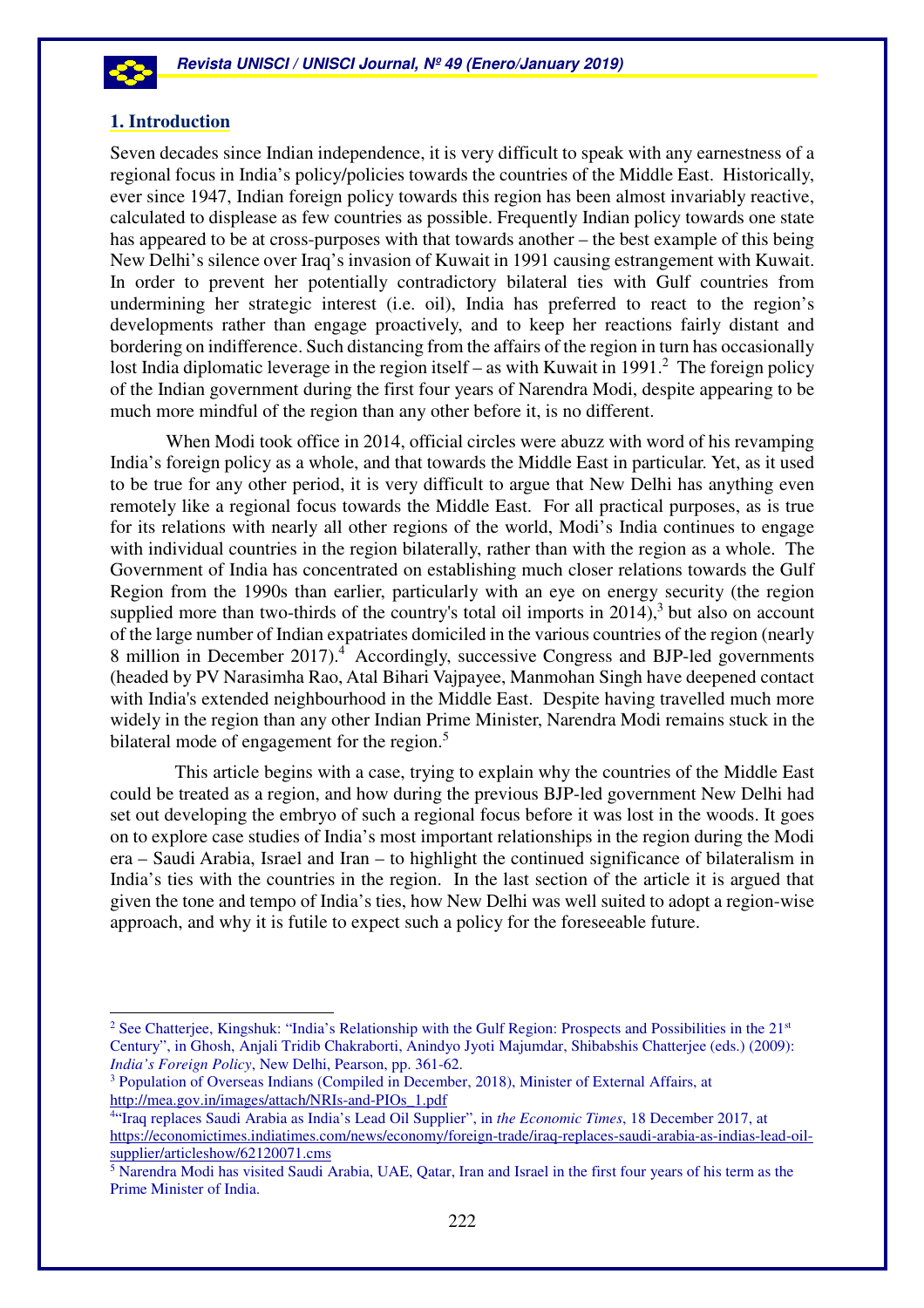

#### **2. The Case for the Middle East as a Region**

The question "Is there a Middle East?" happens to be an old conundrum in the realm of area studies.<sup>6</sup> As late as the 19<sup>th</sup> century, the region that is spoken of today as the Middle East (aka Middle East and North Africa or MENA, West Asia and North Africa or WANA) was considered to be essentially three different geographical sub-regions – the Levant (what are today Turkey, Syria, Lebanon, Israel-Palestine, and Jordan), the Persian Gulf (what are today Iraq, Iran, Saudi Arabia, Qatar, Bahrain, UAE, Yemen and Oman), and North Africa (which is comprised roughly of Egypt, Tunisia, Libya, Algeria). The colonial vintage of the term had once made it very unpopular, prompting the other acronyms of MENA and WANA to appear;<sup>7</sup> Indian scholars and diplomats insist that the region should be called West Asia, even though the people in the region are perfectly happy with the region being called al-Sharq al-Awsat (i.e. Middle East). The principal argument against the use of the term tends to be that the region did not quite qualify for a region except the extent and character of colonial penetration that it witnessed.

Despite its admittedly anachronistic vintage, it is possible to argue that the three subregions of the Persian Gulf, Levant and North Africa have congealed around the petroleum economy in the second half of the twentieth century and has now come to acquire the contours of a region. Indeed, only some of the countries in the region have substantial oil reserves (Saudi Arabia, Iraq, Iran, Kuwait, UAE, Qatar, Bahrain, Libya), and others have a bit (Syria and Egypt), and yet others have none to speak of (Jordan, Lebanon, Turkey, Tunisia). Nevertheless, the economies of all three types of states have come to pulsate around the global market of oil – either as exporters of oil and gas, or as exporters of skilled and unskilled labour in the oil-rich economies. It was no accident that the Arab Spring affected the oil-rich and oil-poor economies alike in the aftermath of the global economic meltdown. The Middle East today is referred to as a region more appropriately than when the term was originally coined.

The foreign policy of India towards the countries of the Middle East is not, however, predicated on the *region being a region*. India's engagement with the region tends to be dominated by considerations primarily of her energy security (hence oriented towards the oilrich countries) and from the 1990s by considerations of remittances from Indian expatriate workers domiciled in the region – primarily in the oil-rich countries, but not exclusively so. The endemic volatility in the region requires a very well-calibrated *regional* policy, establishing a network of people in positions of power (or with access to those in such positions) across the region, who may be called upon to safeguard Indian interests in times of crisis (such as during the 2003 Iraq invasion, or Israel's bombardment of Lebanon in 2006, or the Arab Spring of 2011, or the Syrian Civil War or the rise of Da'esh) – a capacity that New Delhi is yet to build. Indeed, in the last quarter century, India has tried to develop such networks across the region on a *bilateral* basis quite successfully – as evinced by the successful evacuation of Indians from Lebanon in 2006, Egypt and Libya in 2011 and most spectacularly of the 46 nurses from Iraq held captive by the Da'esh (Islamic State). But as yet, such networks are very small and confined within narrow territorial limits of individual states.

<sup>6</sup> For a fairly comprehensive treatment of the discourse on this matter see Bonine, Michael E, Amanat, Abbas and Ezekiel, Michael Gasper (2012): *Is There a Middle East?: The Evolution of a Geopolitical Concept*, Stanford, CA: Stanford University Press

<sup>&</sup>lt;sup>7</sup> For the colonial origins of the term see, Yilmaz, Husein: "the Eastern Question and the Ottoman Empire: the Genesis of the Near and Middle East in the 19<sup>th</sup> Century", *ibid.* pp. 11-35; see also Adelson, Roger: British and US Use and Misuse of the Term "Middle East", *Ibid*, pp. 36-65.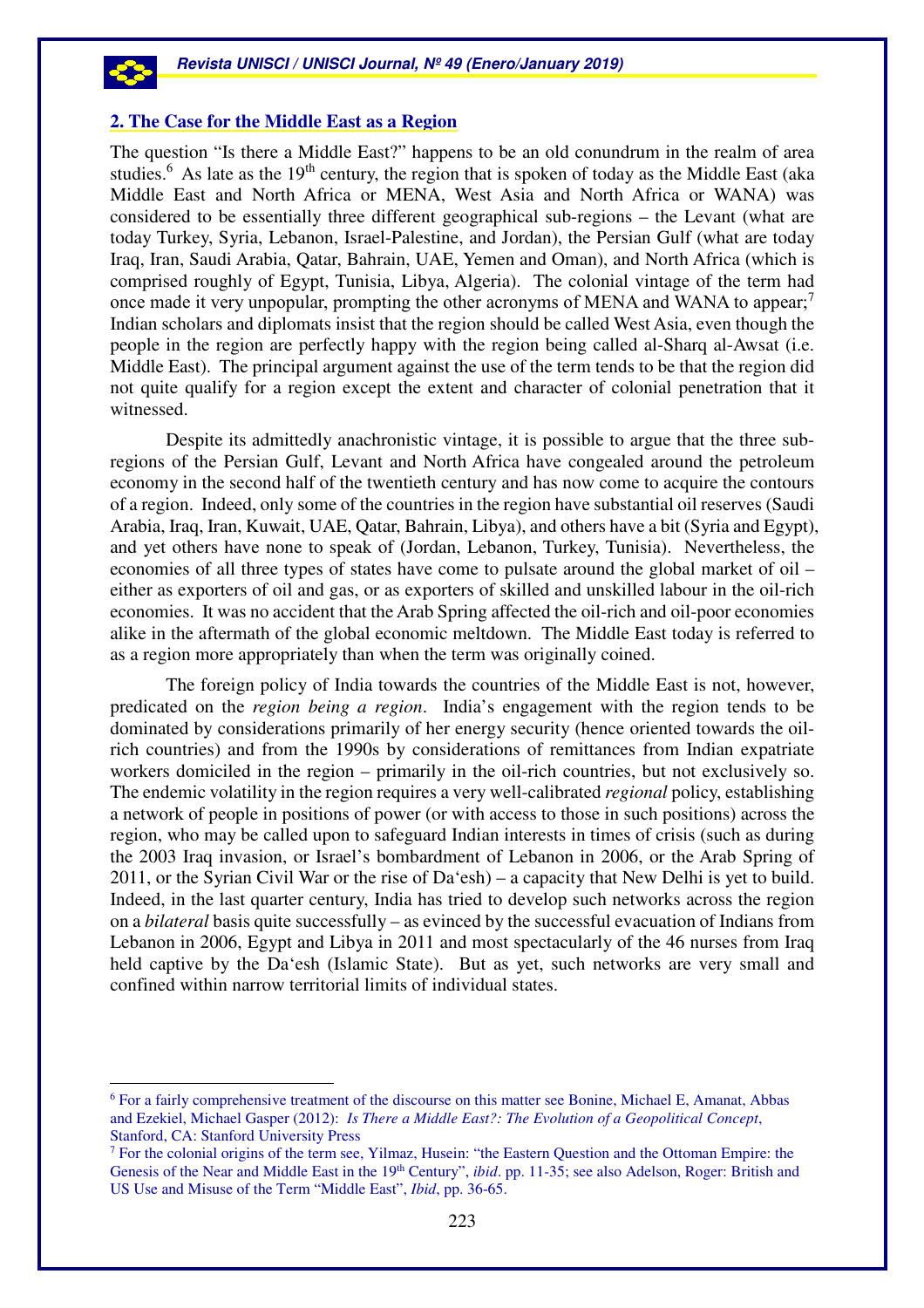To an extent, India had tried to break out of this bilateral bind during the first National Democratic Alliance (NDA) government, but such attempts were confined to the Persian Gulf sub-region of the Middle East alone and that too only on the Gulf's southern shores. Between themselves, the Gulf countries account for 15 per cent of India's total foreign trade.<sup>8</sup> An estimated 8.77 million Indians live in the area<sup>9</sup> and their annual remittances to India are of the order of \$35.9 billion.<sup>10</sup> Still more importantly, the Persian Gulf Countries contribute nearly a fourth of the world's total crude oil production, and hold nearly two-thirds of the world's proven reserves of oil. *The World Energy Outlook*, published by the International Energy Agency (IEA), projected in 2004 that India's dependence on oil imports will grow to 91.6% by the year 2020.<sup>11</sup> In view of the fact that nearly two-thirds of the country's energy requirements are met with imports from this region, it makes good economic and strategic sense to engage with the region constantly.

Since the Gulf War of 1991, the Arab countries of the Gulf region have tried to devise as a collective entity – the Gulf Cooperation Council. Set up in March 1981 in the wake of the beginning of the Iraq-Iran war, the Gulf Cooperation Council (GCC) was meant initially to promote stability and cooperation in the Gulf region. Kuwait, Bahrain, Qatar, Oman, Saudi Arabia, and the United Arab Emirates were the members of this organisation. Broadening the definition of security from military security to economic security, the GCC also pledged to coordinate its economic and defensive efforts. As expected, economic growth in the entire region slowed down by the fall in oil prices in the mid-1980s, the countries of the Arabian peninsula made plans, individually and collectively (using the GCC as a platform), to diversify their economies and to institute austerity measures in the face of falling prices. The financial cost of the Gulf War proved disastrous for the crisis ridden Gulf economies, which encouraged the Gulf States to think that they had to swim or sink together.<sup>12</sup> In this context, the GCC increasingly began to coordinate its economic, foreign and military policies in the nineties.

India began to engage seriously the GCC as an entity, capitalising on the progressively strengthening bilateral ties with each member state. The GCC countries were, collectively, India's second largest trading partner, and constituted the largest single origin of imports into India and the second largest destination for exports from India. The overall GCC-India trade amounted to about US \$12.5 billion in the year 2002. By 2003, the GCC admitted India as a dialogue partner with the Council following the United States and Japan – giving New Delhi a leverage that previously it never exercised in this region. In February 2004, a landmark trade agreement came following in the course of a Conference on 'Opportunities and Challenges in the 21st Century' between India and the GCC. India further gained smooth entry into the common market for GCC when it was launched in 2008 after some delay, but the benefits of this are yet to become substantive, because the prospective monetary union for the GCC countries was indefinitely postponed in 2009 after the global economic meltdown.

 $\overline{a}$ 

<sup>8</sup> Calabrese, John: " 'Linking West' in 'Unsettled Times': India-GCC Trade Relations", Middle East Institute, 17 April 2017, at http://www.mei.edu/content/map/linking-west-unsettled-times-india-gcc-economic-and-traderelations

<sup>9</sup> Population of Overseas Indians (Compiled in December 2018) *op.cit.*

<sup>10</sup> Pethiyagoda, Kadira: "How India's diaspora affects its role in a multipolar Middle East", Brookings, 15 June 2017, at https://www.brookings.edu/blog/order-from-chaos/2017/06/15/how-indias-diaspora-affects-its-role-in-amultipolar-middle-east/

<sup>&</sup>lt;sup>11</sup> India's energy security challenge, IAGS Energy Security, 21 January 2004, at http://www.iags.org/n0121043.htm

 $12$  For an insightful analysis on the nature of the crisis in the Gulf, see Gause III, F. Gregory: "The Gulf Conundrum: Economic Change, Population Growth and Political Stability in GCC States", *Washington Quarterly,* vol. 20, nº 1*,* (Winter 1997), pp.142-165.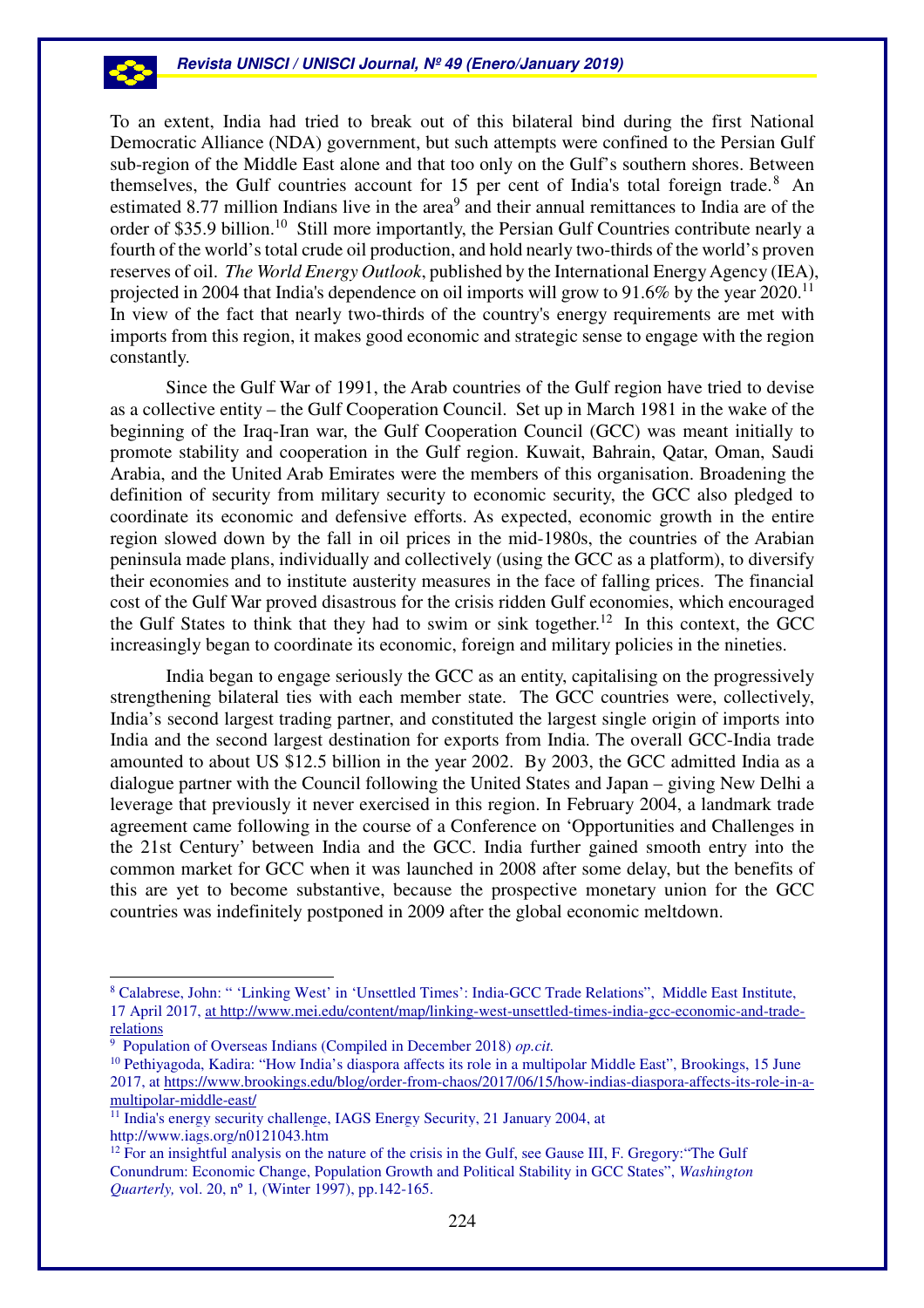It is difficult to establish readily why the GCC-push of the government of India gradually began to peter out by the second prime ministerial tenure of Manmohan Singh (2009-14), but the fact of it need not be disputed.<sup>13</sup> Since that time, instead of building on the experience of dealing with the GCC to develop an active *regional* policy, India has effectively fallen back on its favoured approach of bilateralism. Some observers had hoped a new age was about to dawn in India's Middle East policy – despite new thrust in some old bilateral relationships, and some frittering of old ties, that promised new dawn is still awaited.

# **3. India's Trademark Bilateralism in 'West Asia'**

People who have had the opportunity of seeing the Modi administration up close have argued that when it came into office, PM Modi did not have any discernible policy agenda for the Middle East as a region, or even the Persian Gulf sub-region. His priorities were primarily concentrated upon domestic policy, and to the extent that the government had any foreign policy agenda to work with, that was with respect essentially to the South Asian neighbourhood.<sup>14</sup> Not unlike nearly all his predecessors, therefore, government of India's policy towards Middle East/West Asia under PM Modi continues to be essentially reactive – i.e. responding to developments in the region *in defence* of Indian interests, rather than engaging with the region *in* the country's interests. The following three case studies, of India's policy towards Israel, Saudi Arabia and Iran, bring out this lack of a clearly deliberated policy quite clearly.

## **4. India and Israel: The Making of a Strategic Partnership**

 $\overline{a}$ 

If there is any one component of India's policy where the Modi government has claimed to be, and is generally accepted to be, trying to go beyond the framework of the country's past relationship, it is with the Jewish state of Israel. Narendra Modi was the first Indian Prime Minister to visit Israel in seven decades since the two countries came into being. It is understood that PM Modi looks upon Tel Aviv as a major strategic partner, rather than an ally that requires to be kept in wraps. To that extent, Modi's 2017 Israel visit marked an important point of departure in India's policy towards the Middle East as a region, where for the better part of the last seven decades India had chosen to keep Israel at a distance, expressing solidarity with the Arab countries on the Palestine issue. Many observers have come to believe that, this visit was nothing short of a seismic shift in India's policy towards the region, because of India's open embrace of Israel as a strategic partner. Other observers, however, are of the opinion that this is a natural culmination of the series of developments that have followed India's establishment of formal diplomatic relationship with Tel Aviv in 1992, and merely recognises a *fait accompli* <sup>15</sup> hence it is more like a gentle tremor, rather than a seismic shift in India's Middle East policy.<sup>16</sup>

During the 2017 visit, seven major agreements were signed – ranging from Israeli participation in the Ganga clean-up project and allowing Israel access into the arena of defence manufacturing in India, collaboration on space technology and creation of a \$40 million

<sup>&</sup>lt;sup>13</sup> India's reluctance to reduce imports on GCC petrochemical commodities, intellectual property rights issues and cost compliance concerns are found to be among the main obstacles for a Free Trade Agreement that the two sides have been negotiating since 2004. See Calabrese, op. cit.

<sup>14</sup> Palchaudhuri, Pramit: "Think West to Go West: Origins and Implications of India's West Asia Policy under Modi", part I, at http://www.mei.edu/content/map/india-s-west-asia-policy-under-modi-part-one .

<sup>&</sup>lt;sup>15</sup> Talukdar, Sreemoy : "Israel Visit: In Reorienting Foreign Policy Narendra Modi is Responding to Realpolitik" in *FirstPost,* 23 July 2017, at https://www.firstpost.com/world/israel-visit-in-reorienting-indias-foreign-policynarendra-modi-is-responding-to-history-and-realpolitik-3765241.html

<sup>16</sup> Chatterjee, Kingshuk: "Modi's Israel Visit: A Gentle Tremor or a Seismic Shift?" in *The Diplomatist*, vol.5, no 7, July 2017, pp. 60-62.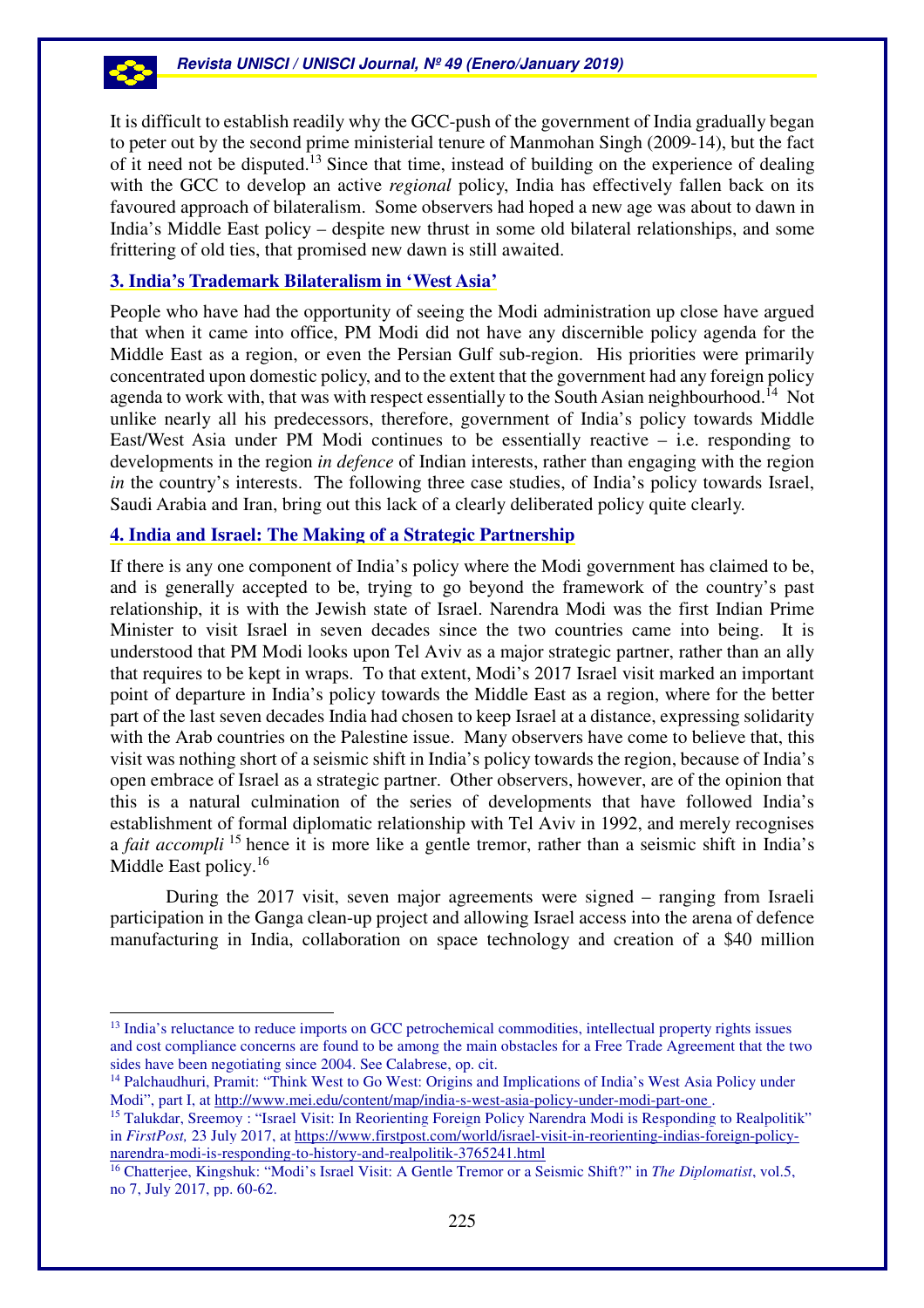research and development fund – that are calculated to deepen and broaden the connections between the two governments in the foreseeable future.<sup>17</sup>

Most importantly, both the countries have chosen to describe their relationship as a "strategic partnership" – a distinction that New Delhi has accorded to only such powers as US, UK, Russia, France, Japan and Australia.<sup>18</sup> Denoting a relationship as 'strategic' normally opens up the prospects of a range of collaborative activities in the fields of security, counterterrorism, intelligence-sharing and defence. For sure, New Delhi and Tel Aviv have been discreetly collaborating on such issues for quite some years now, even though little was discussed in the public domain in India. The two sides have now merely agreed to put a name to the face, in order to broaden and deepen the scope of such activities.

An argument is doing the rounds that the decisive manner of India's engagement with Israel is largely on account of the person of the incumbent Prime Minister. Narendra Modi has been known to be very strongly favourable towards Tel Aviv, not unlike but very much more than the previous BJP-led governments. Even as a Chief Minister of Gujarat, he had aggressively courted a connection with Israel, and is merely advancing in the same direction as a PM that he had embarked on in his previous provincial avatar.<sup>19</sup> Accordingly, as early as 2015, Modi had expressed his determination to visit Israel and availed of the first opportunity to make this come about.

# **4.1: The Improving Curve of Indo-Israeli Relations**

 $\overline{a}$ 

While PM Modi may indeed have hastened Israel's recognition as a strategic partner, it is the culmination of policies begun during the first era of liberalisation in the early 1990s, reversing the general drift of Indian policy for the previous four decades.<sup>20</sup> The dynamics of Indo-Israeli relationship changed with PM Narasimha Rao, whose government established full diplomatic relations with Tel Aviv, and began economic, cultural and security cooperation, even as India continued with its support for the Palestinian cause by endorsing the agenda for its statehood under the Oslo Peace Process. Since then India's relationship with Israel improved progressively, regardless of the political dispensation on either side.

India's non-defence bilateral trade with Israel trebled fast from \$675 million (1995) to over \$2 billion by 2005, and has increased relentlessly to the point that it has averaged at over

<sup>&</sup>lt;sup>17</sup> "List of MoUs/Agreements signed during the visit of Prime Minister to Israel (July 5, 2017)", Ministry of External Affairs, at https://www.mea.gov.in/bilateral-

documents.htm?dtl/28592/List\_of\_MoUsAgreements\_signed\_during\_the\_visit\_of\_Prime\_Minister\_to\_Israel\_Ju ly\_5\_2017

<sup>18</sup> Roy, Shubhajit: "India, Israel, Strategic Partners, Send Strong Message on Terror," *The Indian Express,* 6 July 2017, https://indianexpress.com/article/india/india-israel-now-strategic-partners-to-do-much-more-to-fightterror/

 $\frac{19}{19}$  Modi was instrumental in the importation of Israeli agricultural technology in Gujarat as early as 2012. See "Israeli green tech to help Gujarat farmers" in *Times of India,* 4 September 2012, at

https://timesofindia.indiatimes.com/city/ahmedabad/Israeli-green-tech-to-help-Gujarat-farmers/articleshow/ 16243361.cms

<sup>&</sup>lt;sup>20</sup> In 1948, when the UN voted on the creation of the Jewish state of Israel, India had voted against the partition of Palestine. New Delhi accorded recognition to the Jewish state in 1950, but remained unwavering in its support for Palestine, partitioned in the name of religion just like India. Despite Israel's best efforts to befriend India – which included providing military aid during the 1962 and 1965 wars – New Delhi was wary in responding, mindful of its Arab allies. Ever since the oil-blockade of the 1970s, when the OPEC cut-off oil supplies put an embargo on those who sided with Israel, New Delhi's wariness increased further. All through the years India remained impervious to persistent Israeli attempts at establishing normal ties, resolutely supporting the Palestinian cause as represented by PLO and its leader, Yasser Arafat.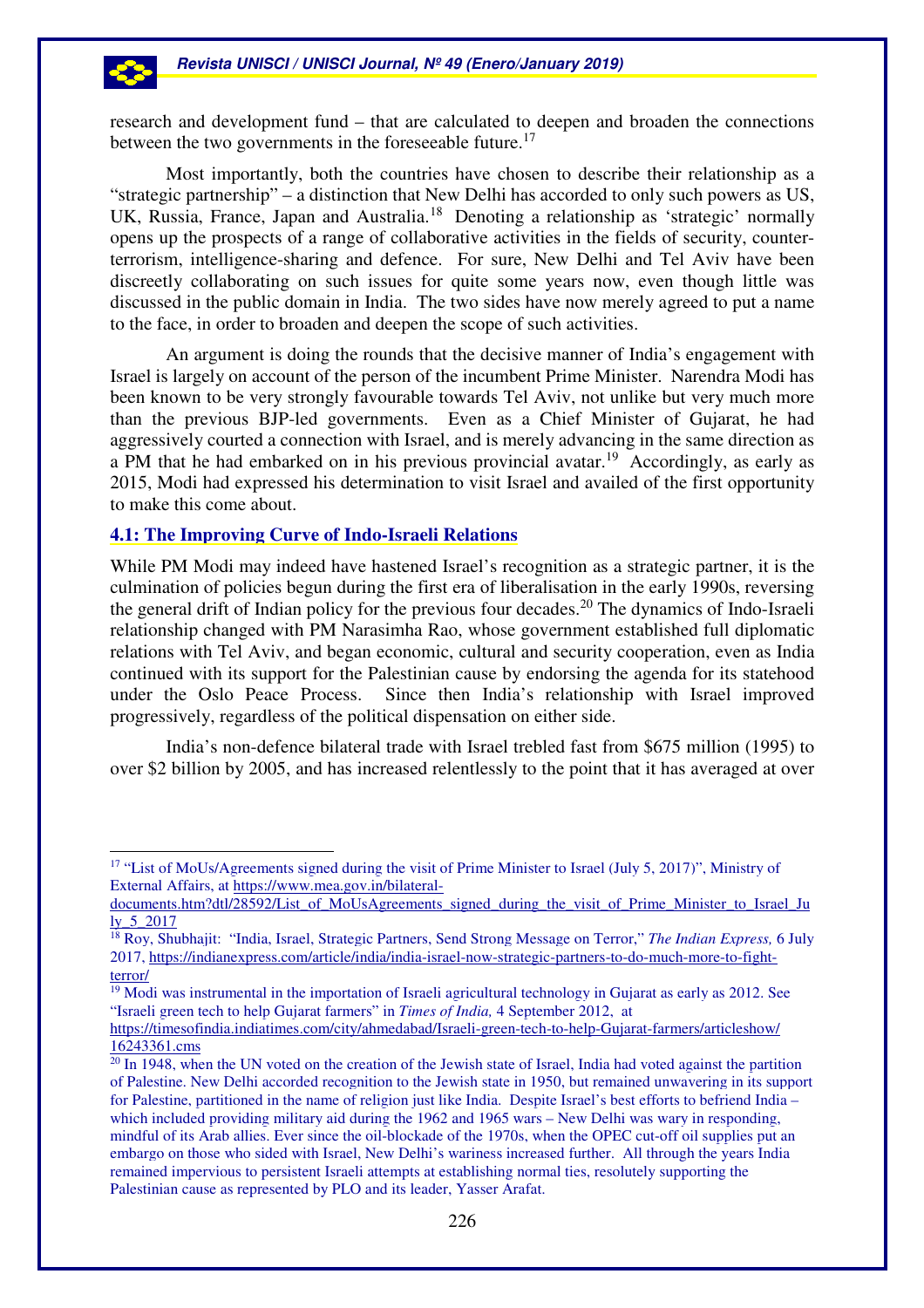\$4 billion per annum since  $2012<sup>21</sup>$  Of particular significance is the manner in which various Indian provinces (Haryana, Bihar, Rajasthan, Gujarat, Punjab etc) have benefitted from the introduction of Israeli agricultural technology under the 2006 Agreement for Agricultural Cooperation.<sup>22</sup> Tel Aviv has been seeking a free trade agreement with New Delhi, which it believes would push bilateral non-defence trade past \$10 billion – it is only New Delhi's discomfort with such free trading agreements, and its impact on small producers in India that has put back any decision on this issue.<sup>23</sup>

The real blossoming of the relationship, however, has been in the realm of defence cooperation. Starting from almost scratch, Israel has come up to a point where it is now the third largest source of India's defence related imports, with an average annual purchase of a billion dollars worth of military hardware.<sup>24</sup> With the collapse of the Soviet Union, New Delhi needed to revamp its military. Israel was identified as one of the few affordable sources of military technology and hardware that could adapt and upgrade India's existing hardware, using a sort of electronic subsystems upgrade to extend the life-cycle of existing military platforms, like military aircraft, planes and tanks. Over the two decades that followed, Israeli defence industry has enabled a veritable overhauling of India's defence capabilities. New Delhi in its turn has emerged as the most important overseas factor in the functioning of the Israeli defence industry, being the single largest destination of its defence exports.

## **4.2: A Tilting of the Scales?**

53

 $\overline{a}$ 

Despite the discernible consensus in the Indian establishment cutting across party lines from the 1990s, which endorses New Delhi's growing ties with Tel Aviv in defence there remains some discomfort at the idea of any closer strategic alignment, lest it disturbs India's ties with the Arab world. Critics of PM Modi have expressed suspicion about a major shift in India's policy towards the region, because Modi's visit to Israel does not involve a trip to Ramallah or elsewhere in Palestinian Authority (PA) territory.<sup>25</sup> New Delhi's decision to elevate the relationship to the level of a 'strategic partnership' is being depicted as a further indication of that shift. Critics have found the decision in consistence with India's abstention on three major votes in 2015, 2016 and 2017 at the UN Human Rights Commission, mandating an International Criminal Court probe into war crimes committed by Israel. The MEA had of course explained this by saying that this was because New Delhi does not recognise the jurisdiction of the ICC – it does not convince critics because in the recent past India had voted on ICC mandate for Syria. If this suspicion of policy shift has any substance, this would constitute nothing short of a seismic shift in India's policy towards the region, which could have repercussions on India's relations with the Arab world.

**<sup>21</sup>** Mukherjee, Mayuri: "India-Israel ties: Trade, technology, tourism to be template for next 25 years", 5 July 2017, at https://www.livemint.com/Opinion/3C1PDqtMIBLrHy0ArMt68M/IndiaIsrael-ties-Trade-technologytourism-to-be-template.html

<sup>22</sup> Naini, Tridivesh Singh: "How India's States Boost Israel Relations", *The Diplomat*, 25 May 2017, at https://thediplomat.com/2017/05/how-indias-states-boost-israel-relations/

<sup>23</sup> Sen, Amiti: "Israel keen to negotiate free trade pact, but India not ready", *Businessline*, 21 July 2017, at https://www.thehindubusinessline.com/news/world/israel-keen-to-negotiate-free-trade-pact-but-india-notready/article9784019.ece

<sup>&</sup>lt;sup>24</sup> Blarel, Nicholas: "Why are India-Israel Ties So Special?" , *The Indian Express*, 3 July 2017, at https://www.universiteitleiden.nl/en/research/research-output/social-and-behavioural-sciences/blarel-why-areindia-israel-ties-so-special

 $25$  Indeed, PM Modi is not the first Indian office holder to have not gone to territory controlled by the PA – the former Home Minister L.K. Advani (2000) and the incumbent HM Rajnath Singh (2015) had done much the same.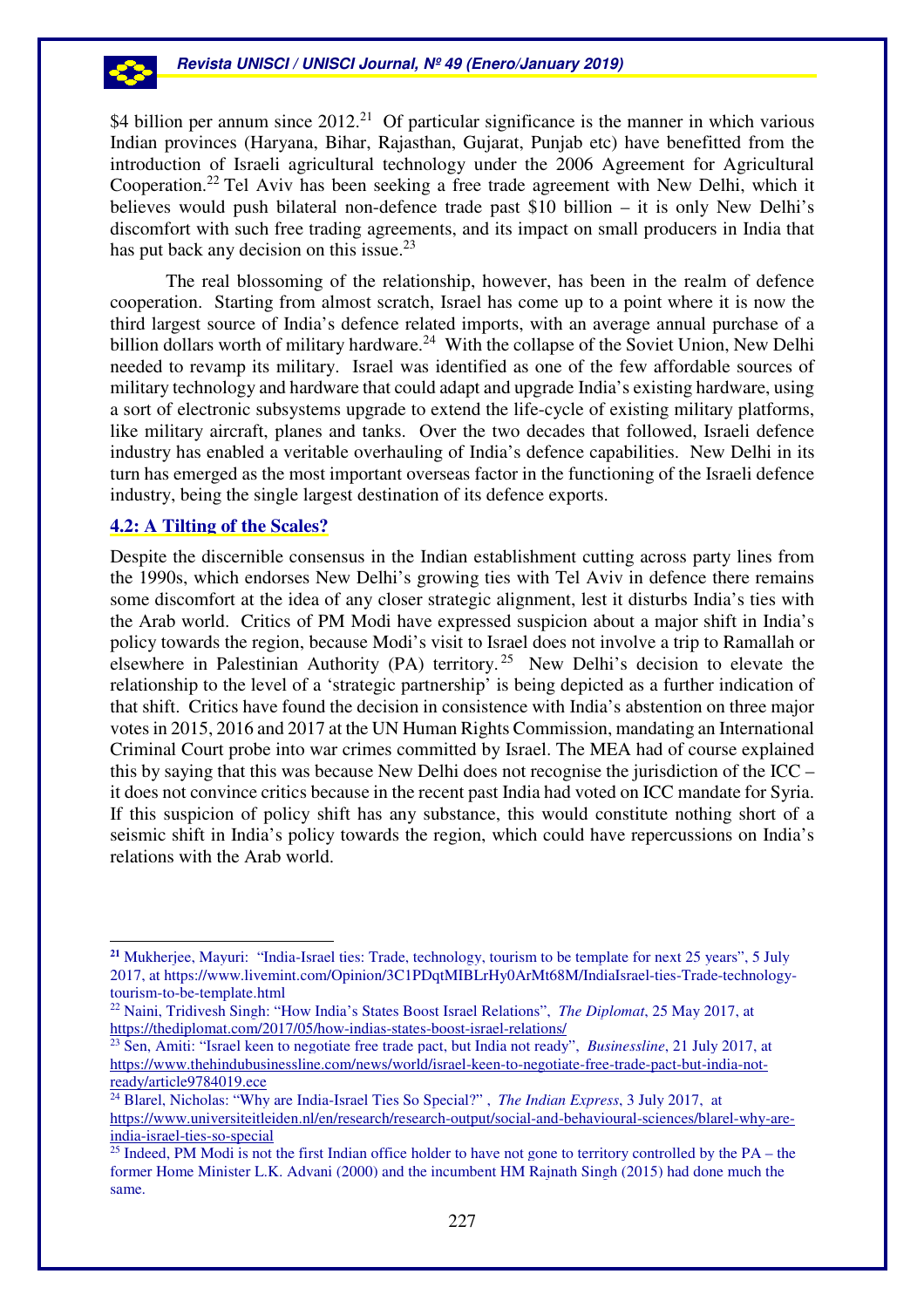Nevertheless, the Government of India has measured its steps really well on this one. Mindful of the neighbourhood's sensitivities, India remained committed to the cause for Palestinian statehood, supporting through the years UN resolutions critical of Israel. Whenever official delegations have had the occasion to visit Israel, a corresponding visit to the territory under the PA had also been factored in – such as the visit by President Pranab Mukherjee in 2015, or the Minister of External Affairs, Ms Sushma Swaraj, in 2016. The word goes around in the national capital that had it been left to Modi alone, this visit to Israel would have happened much sooner, maybe as early as 2015. Instead, the PM allowed himself to be persuaded to go to UAE, Bahrain (2015), Saudi Arabia and Qatar (2016) before visiting Israel in order to underline the value that New Delhi attaches to its friends in the Arab world. Further, it is believed that Mahmoud Abbas was invited to New Delhi *before* Modi's Israel visit precisely to underscore the point that New Delhi remains committed to the cause of statehood for Palestine, even if it also chooses proximity with Tel Aviv.<sup>26</sup> Hence, the Prime Minister's Israel visit is meant to cement new friendships, without upsetting traditional ones.

The official account of India's unusually bold embrace of Tel Aviv is that Indian foreign policy is strong and mature enough to stand the strains of decoupling or "de-hyphenation" of Israel-Palestine;<sup>27</sup> that New Delhi's support for Palestine remains unwavering, as evinced by PM Modi's avowed commitment to the two-state solution to the Palestine issue (which has been New Delhi's stand since the Oslo Process began) during the visit by Mahmoud Abbas, President of the PA, to India in May 2017. The decision to decouple Israel and Palestine is perhaps not a bad one, and there is nothing wrong in placing India's policy towards Israel on a plane different from that to the rest of the Arab world. If anything, India is actually in a better position to achieve this at the present conjuncture, because the Arab world at this moment is bothered with other problems – such as Da'ish, civil wars in Syria and Yemen – far more than they are with Palestine. If India was to set out on a novel direction in her regional policy towards the Middle East, this would not have been a bad time to do so. The time factor may thus have influenced Israel's elevation to India's strategic partner more than any personal thrust attributed to the Prime Minister.

## **5. New Delhi and Riyadh: Discovery of Each by the Other**

## **5.1. Of Oil and Other Things**

 $\overline{a}$ 

Not unlike Israel, India's relationship with the Gulf Kingdom of Saudi Arabia has been undergoing change at a scale that is virtually exponential. Well into the 1970s, New Delhi's ties with Riyadh had been essentially limited to the necessary business of transporting a growing number of pilgrims for the Hajj and the 'Umrah (pilgrimages to the Holy Cities of Mecca and Medina at times other than that of Hajj), India's imports of petroleum and other petrochemical commodities, and a handful of other commodities of somewhat less significance. The oil boom of the 1970s changed the face of the Gulf Kingdom as its financial power increased exponentially, but India was neither poised to gain from that then, nor appeared particularly inclined to court Riyadh for investments. So much so that till well into the 1990s, Saudi Arabia, which has the largest proven reserve of oil under active exploration, supplied a much smaller share of India's oil imports well behind Iraq and Iran. In the last decade or so, however, Riyadh and New Delhi have begun to engage in a manner that they are today among the most important trading partners of each other.

<sup>&</sup>lt;sup>26</sup> A number of Indian diplomats, in service and retired, in personal conversation with the author on condition of anonymity, New Delhi, Chennai and Calcutta, 2014-17.

<sup>27</sup> Ahren, Raphael: "India has 'matured,' so ties with Israel are flowering, envoy says", *Times of Israel,* 2 July 2017, at https://www.timesofisrael.com/india-has-matured-and-ties-with-israel-are-flowering-envoy-says/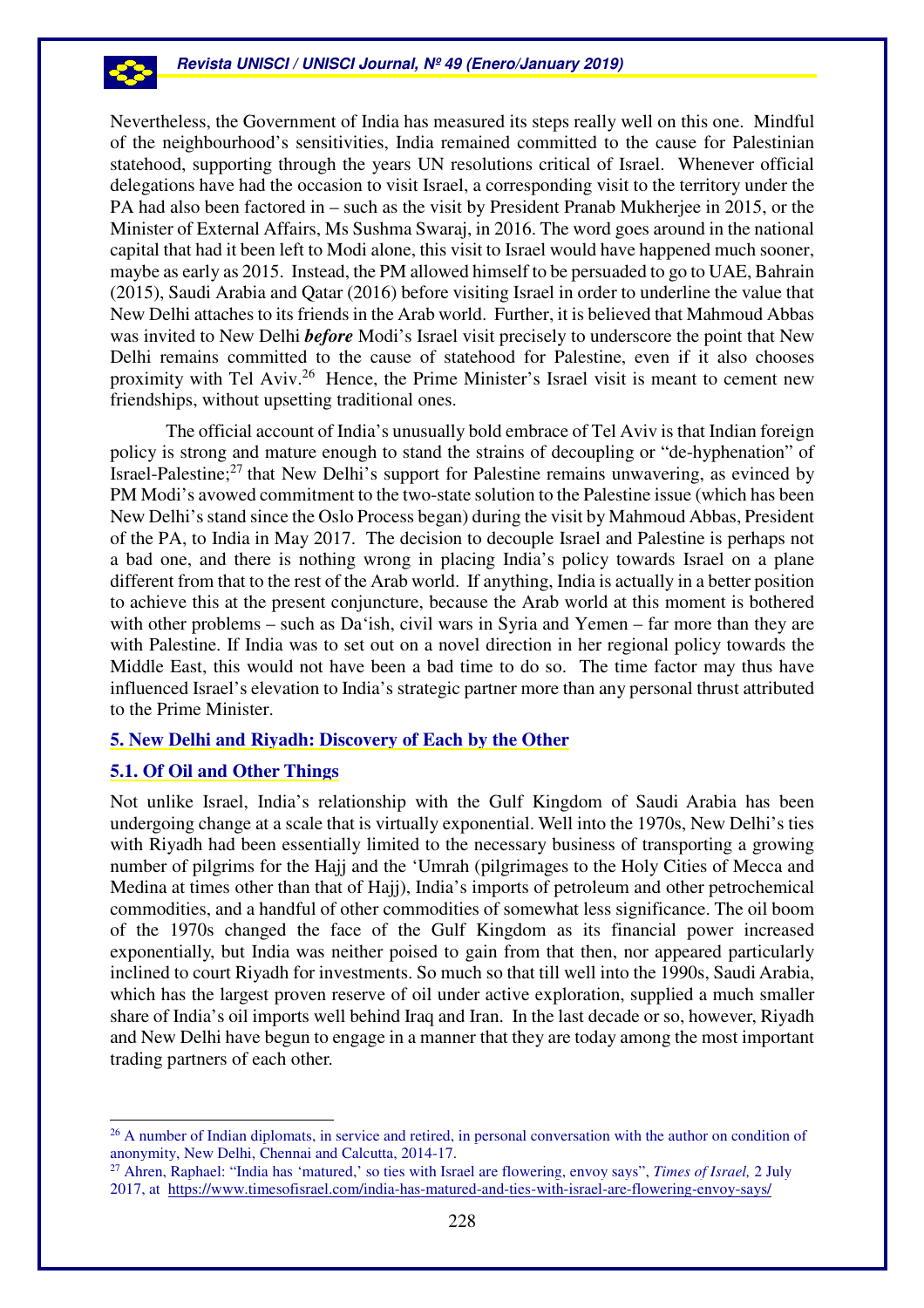The Kingdom of Saudi Arabia is India's fourth largest trading partner (next to China, USA and UAE), and the second largest supplier of India's energy imports, providing around 20% of the country's requirement of crude oil in 2017.<sup>28</sup> Indo-Saudi trade peaked in 2014, standing at \$48.62 billion, at a time when the global economic slowdown had reduced prospects of growth in the Middle Eastern and South Asian markets. In 2015-16, which was not a particularly good year for Indo-Saudi trade, saw India importing \$20.31 billion worth of crude, while exporting around \$ 6.4 billion worth of goods.<sup>29</sup> Saudi Arabia today happens to be the eighth largest destination for Indian exports (nearly 3% of the global total), and India is the fifth largest destination for Saudi exports; India is the third largest source for Saudi imports as well.

Indo-Saudi trade relationship was not even remotely this good for a very long period of time. Even after liberalisation of the Indian economy from the 1990s, and after Indian energy policy was revamped so that its costs could be kept within manageable limits, New Delhi was not keen on increasing its total share of Saudi crude. This was principally because Indian oil refineries used to purchase oil mostly from companies operating in the northern side of the Persian Gulf (Iraq and Iran), where the crude tended to be less sulphurous, rather than those on the southern shores, (where the crude tended to be more sulphurous).<sup>30</sup> Any switchover to Saudi crude would have required overhauling the country's refinery technology, which India was not in a position to bring about at that stage. But the disturbances in the supply of oil from Iraq (on account of the Gulf War and the UN sanctions regime that followed in the 1990s), and Iran (due to the sanctions regime that began to be introduced in phases from 2003, and peaked in 2010) compelled India to diversify the sources of its energy imports, and look towards the Gulf Kingdom, inter alia.

Being the third largest economy in the world, India happens to be also the third largest country in terms of total primary energy consumption in the world, and also the third largest in terms of total oil consumption (over 200 million barrels). Energy requirement for the economy is projected to grow further and is expected to double by  $2040$ .<sup>31</sup> Since India happens to import over 45% of its total energy requirements, considerations of energy security necessitate that India obtains steady and economical access to such energy resources. Saudi Arabia, on the other hand, is the world's largest oil exporter, with also the second largest proven reserves (\$268.3 billion barrels in 2017),  $32$  all of which are located in easily accessible wells – hence more costefficient than reserves in any other country. The geographical distance is also less for India (by contrast with three of the top five countries, i.e. Venezuela, Russia, Canada), which brings down transportation costs considerably. These make the Gulf kingdom a natural choice for meeting India's energy security concerns.

 $\overline{a}$ 

53

<sup>28</sup> Verma, Nidhi: "India's oil imports in 2017 surged to a record 4.4 million bpd" *Reuters* 16 January 2018, at https://in.reuters.com/article/india-oil/indias-oil-imports-in-2017-surged-to-a-record-4-4-million-bpdidINKBN1F5234

<sup>&</sup>lt;sup>29</sup> "India -Saudi Arabia Bilateral Relations, Ministry of External Relations, August 2017", at https://www.mea.gov.in/Portal/ForeignRelation/India-Saudi\_Bilateral\_Relations\_Aug\_\_2017.pdf

<sup>&</sup>lt;sup>30</sup> Crude oil is classified as sweet and sour depending on the presence of the impurity of Hydrogen-Sulphide, with a sulphurous content above 0.5% by volume is considered to be sour. While Gulf oil tends to be sour, oil from the northern side of the Gulf (Iran, Iraq) tends to be lighter than (i.e. less sulphur content) than that from the southern shores at https://oilandgascorrosion.com/the-difference-between-sweet-crude-and-sour-crude/ <sup>31</sup> "India's energy consumption to grow faster than major economies", *The Economic Times, 27* January 2017, at https://economictimes.indiatimes.com/industry/energy/oil-gas/indias-energy-consumption-to-grow-faster-thanmajor-economies/articleshow/56800587.cms

<sup>32</sup> "Top 10 Countries With Largest Oil Reserves 2017", DrillingFormulas.Com, 16 September 2017, at http://www.drillingformulas.com/top-10-countries-with-largest-oil-reserves-2017/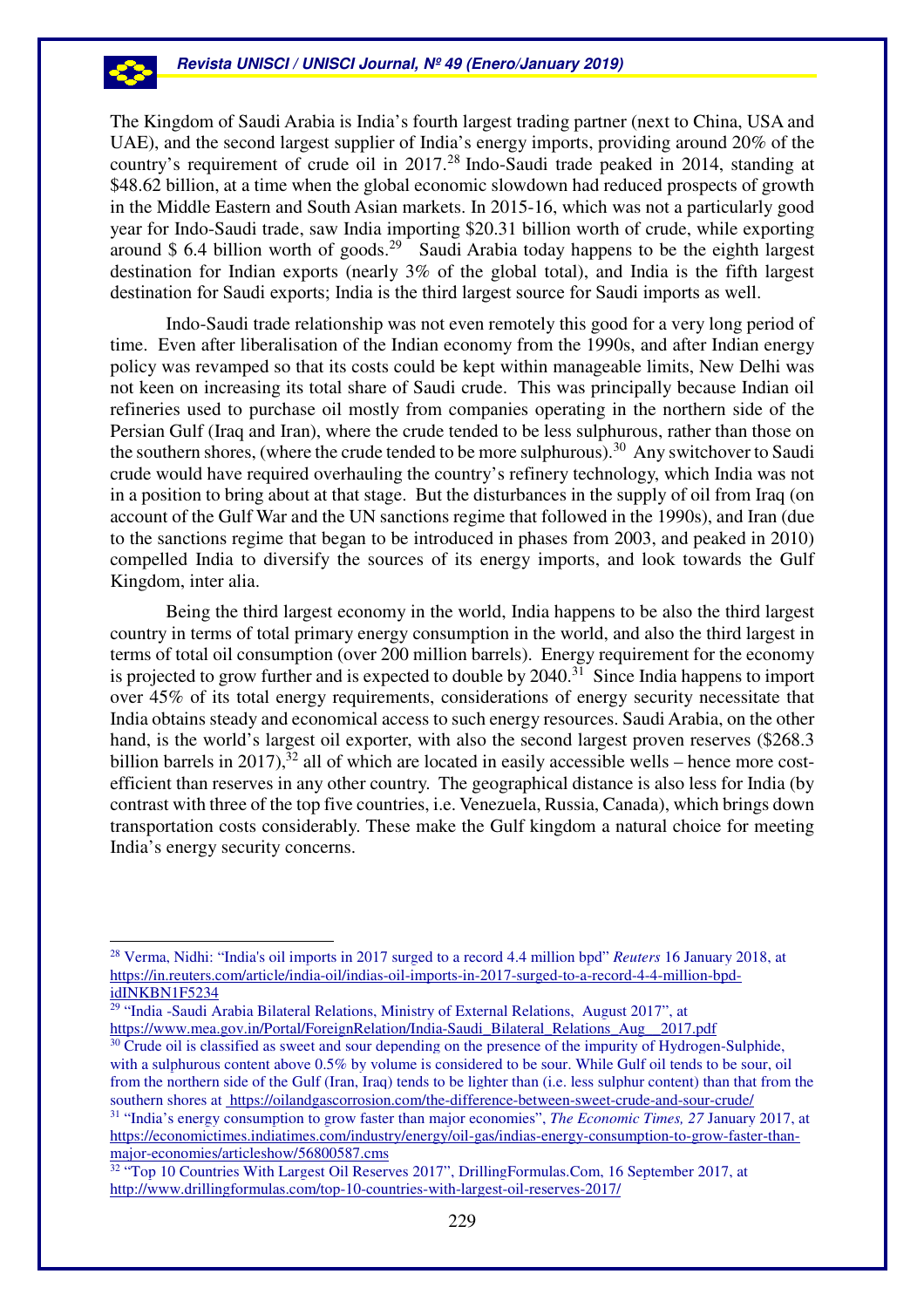There is yet another factor that explains the growing proximity between New Delhi and Riyadh. The global oil market went into a tizzy in the last couple of years with the discovery of shale oil and fracking technology, which has virtually halved global oil prices, and allowed one of the largest consumers of Saudi oil – the United States of America – to reduce its dependence on Middle Eastern oil. Bereft of its steadiest prop in the world market, Riyadh has turned to China and India as its replacement for the American demand. As indicated earlier, Indian refineries were more accustomed to non-sulphurous crude from the northern side of the Gulf than the sulphurous sort from the southern shores. Riyadh began assisting the gradual switchover of Indian refinery technology by weaning Reliance Petrochemicals away from refining nonsulphurous crude. Riyadh has also expressed keenness in setting up, or investing in, refineries in India, the first of such agreements being concluded in May 2018.<sup>33</sup> Consequently, over the last decade, Saudi share of India's net oil imports have increased from less than 10% to nearly 20%.

India's imports from Saudi Arabia are, predictably, dominated by petroleum and petroproducts – more than \$27 billion worth (more than 90% of commodities). Of this, the most important commodity happens to be petroleum itself, standing at \$23 billion (nearly 80% of the entire Indian import basket from Saudi Arabia); also included are natural gases and hydrocarbon (around 4%), polymers, and other sorts of products along the downstream of fossil fuel industry, industrial and organic chemicals and metal.<sup>34</sup>

 Riyadh however is keen on expanding the commodity basket, by including non-oil commodities in the kitty. One of the leading contenders in this regard happens to be the Saudi automobile industry producing brands like Renault, Mercedes and most importantly Volvo under international manufacturing licence. Given that the automobile market in India has a ready demand for such brands, the Saudis are ambitious enough to think of trying to enter the Indian market.<sup>35</sup>

Indian exports to Saudi Arabia, amounting to around \$7 billion in 2015, included refined petroleum (approximately \$2 billion), cereals (over \$1 billion), machineries, iron and steel, automobiles, basmati rice, electronic equipment, etc. Major areas of trade promotion have been identified in telecommunications, pharmaceuticals, health services, information technology, biotechnology, agriculture, construction projects, energy and financial services. $36$ With regard to the last, a landmark deal was signed during 2016, as a part of the visit of the Prime Minister Modi to the Kingdom.

The possibilities of further expansion of the range and volume of India's trading relationships are quite considerable. For a major oil producing country, Saudi Arabia has little by way of refinery capacity. Riyadh's deepening relationship with China is in fact premised greatly upon China's earmarking a part of its refinery capacity available to Riyadh. India already provides such services and could expand the range of such services even further in the future.

# **5.2. What Drives the Caravan: the Human Factor**

From the mid-1980s, a substantial number of Indian expatriates found employment in the Kingdom, both in the hi-tech oil industry, as well as in civic and industrial infrastructure

 $\overline{a}$ 

53

<sup>&</sup>lt;sup>33</sup> Abdi, Bilal: "India and Saudi sign pact to invest \$44 bn in building world's largest greenfield oil refinery", *The Economic Times*, 11 April 2018, at https://energy.economictimes.indiatimes.com/news/oil-and-gas/indiaand-saudi-sign-pact-to-invest-44-bn-in-building-worlds-largest-greenfield-oil-refinery-/63710952

<sup>34</sup> Chatterjee, Kingshuk: India-Saudi Arabia Relations: The Sky is the Limit, *The Diplomatist Extraordinary and Plenipotentiary*, January 2017*,* p. 8.

<sup>35</sup> *Ibid*. p. 8.

<sup>36</sup> *Ibid*. p. 8.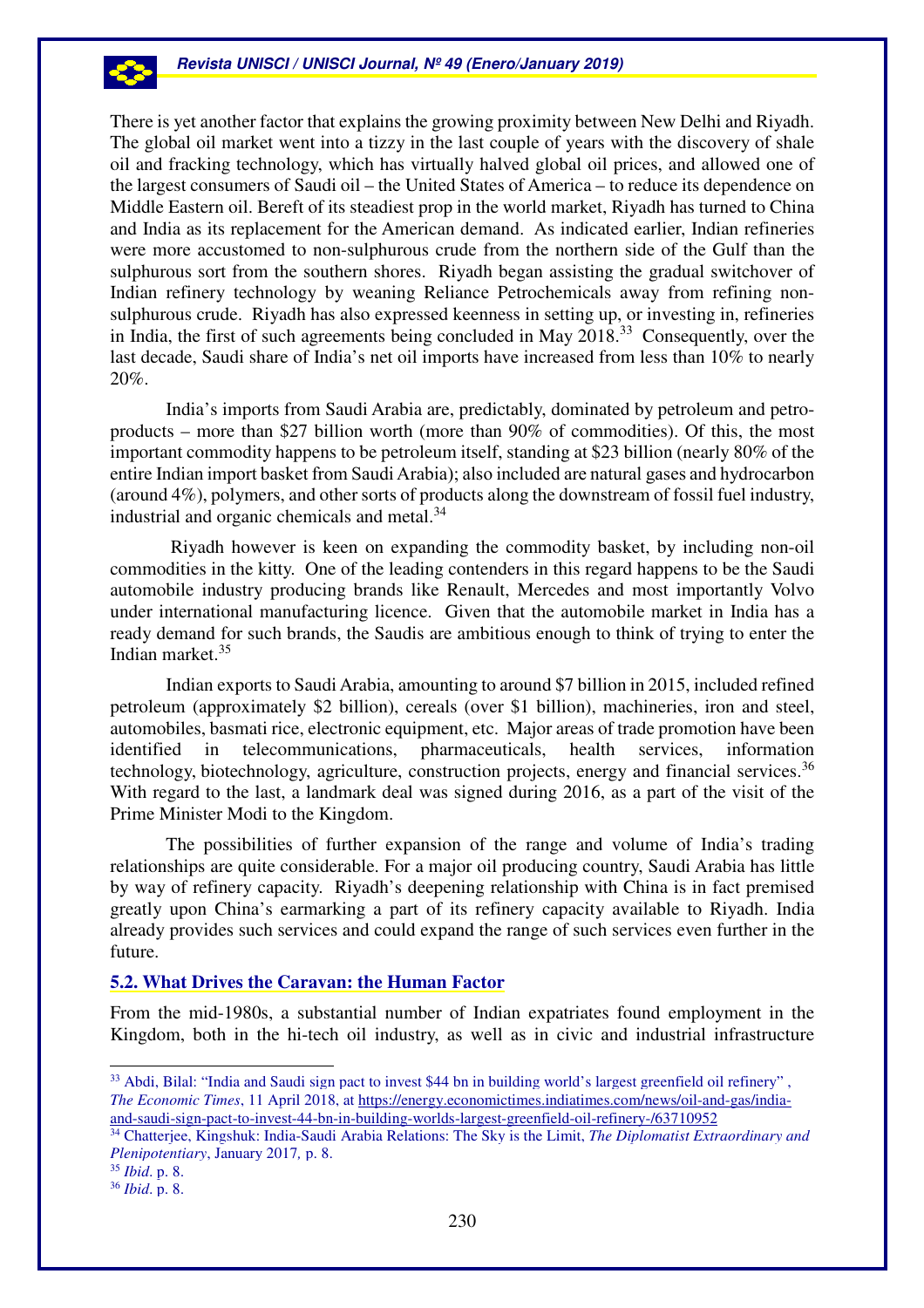expanding at an exponential pace – in both high- and low-skill jobs. Today, over 3 million Indian expatriates work in the Kingdom, which is the single largest group of non-Resident Indians domiciled anywhere in the world. The steady growth in the size of the Indian migrant community in the Gulf kingdom allows India a major opportunity to expand the scale of her commercial relations there. With a huge body of expatriates generating demand for commodities that are not locally available, India is uniquely suited to satisfying a large part of that demand – as the ever-increasing volume of exports of Basmati rice and Indian textiles clearly indicate.

A very good example in this respect is the trajectory of the entertainment sector. Until early 2018, given the ban on cinemas in the kingdom there were no theatre screenings of Bollywood films in Saudi Arabia, on account of strict implementation of the Shari'ah injunctions against "temptations." However, private screenings were not cracked down upon, allowing Indians (and Pakistani and Bangladeshis as well) to tune in to films and other means of entertainment coming out from the subcontinent.<sup>37</sup> Most importantly, the viewership then extended to Saudi nationals as well, generating a demand for dubbed versions of Indian films and TV programmes. No less than 35 channels beam dubbed content generated by the Indian entertainment industry into Saudi Arabia. The removal of the ban on cinemas in May 2018 has finally opened the Kingdom to Indian entertainment industry; the very next month, Tamil film *Kaala* was the first Indian film to be screened in Saudi Arabia,<sup>38</sup> followed by the Hindi-film *Gold* in August 2018.<sup>39</sup>

There is considerable scope for collaboration in other sectors of the industry as well. The Saudi Arabian General Investment Authority (SAGIA) issued 426 licenses to Indian companies for joint ventures/100% owned entities till 2010, projected to bring in total investment of \$1.6 billion in Saudi Arabia.<sup>40</sup> These licenses were for projects in diverse sectors such as management and consultancy services, construction projects, telecommunications, information technology, pharmaceuticals, etc. Moreover, several Indian companies have established collaborations with Saudi companies and are working in the Kingdom in the areas of designing, consultancy, financial services and software development.

## **5.3. Leaning towards Haramayn?**

 $\overline{a}$ 

Relations between Delhi and Riyadh have been improving since long before the advent of incumbent Prime Minister. They date back to the Delhi Declaration of 2006 at the very least,  $41$ followed up by the Riyadh Declaration of 2010 which elevated the relationship to the status of

<sup>&</sup>lt;sup>37</sup> Numerous India, Pakistani and Bangladeshi nationals in private conversation with the author between 2010 and 2018.

<sup>38</sup> "Kaala, first Indian Film in Saudi Cinemas, Gimmicky at Best" in *Arab News,* 17 June 2018, at http://www.arabnews.com/node/1322906/art-culture

<sup>&</sup>lt;sup>39</sup> "'Gold' becomes the first Bollywood film to release in Saudi Arabia", *Khaleej Times*, 31 August 2018, at https://www.khaleejtimes.com/citytimes/bollywood/gold-becomes-first-bollywood-film-to-release-in-saudiarabia

<sup>40</sup> The making of a friendship", *Business Line,* 23 August 2017, at

https://www.thehindubusinessline.com/business-wire/the-making-of-a-friendship/article9828463.ece.

<sup>&</sup>lt;sup>41</sup> Delhi Declaration committed the two sides to regular exchanges of high-level bilateral visits to expand the scope of cooperation; to expand and diversify mutual trade and investments in cooperative and joint ventures, both in the public and private sectors, in the upstream and downstream oil and gas sectors in India and Saudi Arabia as well as in third countries; it also broached the possibility of Saudi investments in oil refining, marketing and storage in India, subject to commercial viability.The two sides further agreed to work for closer cooperation in the field of technology, in particular in the field of information and communication technology, agriculture, bio-technology, and non-conventional energy technologies, and most significantly in security matters and in combating terrorism – a commitment that resulted in the arrest of the LeT militant of Indian origin, Abu Jundal, from Saudi Arabia in 2012.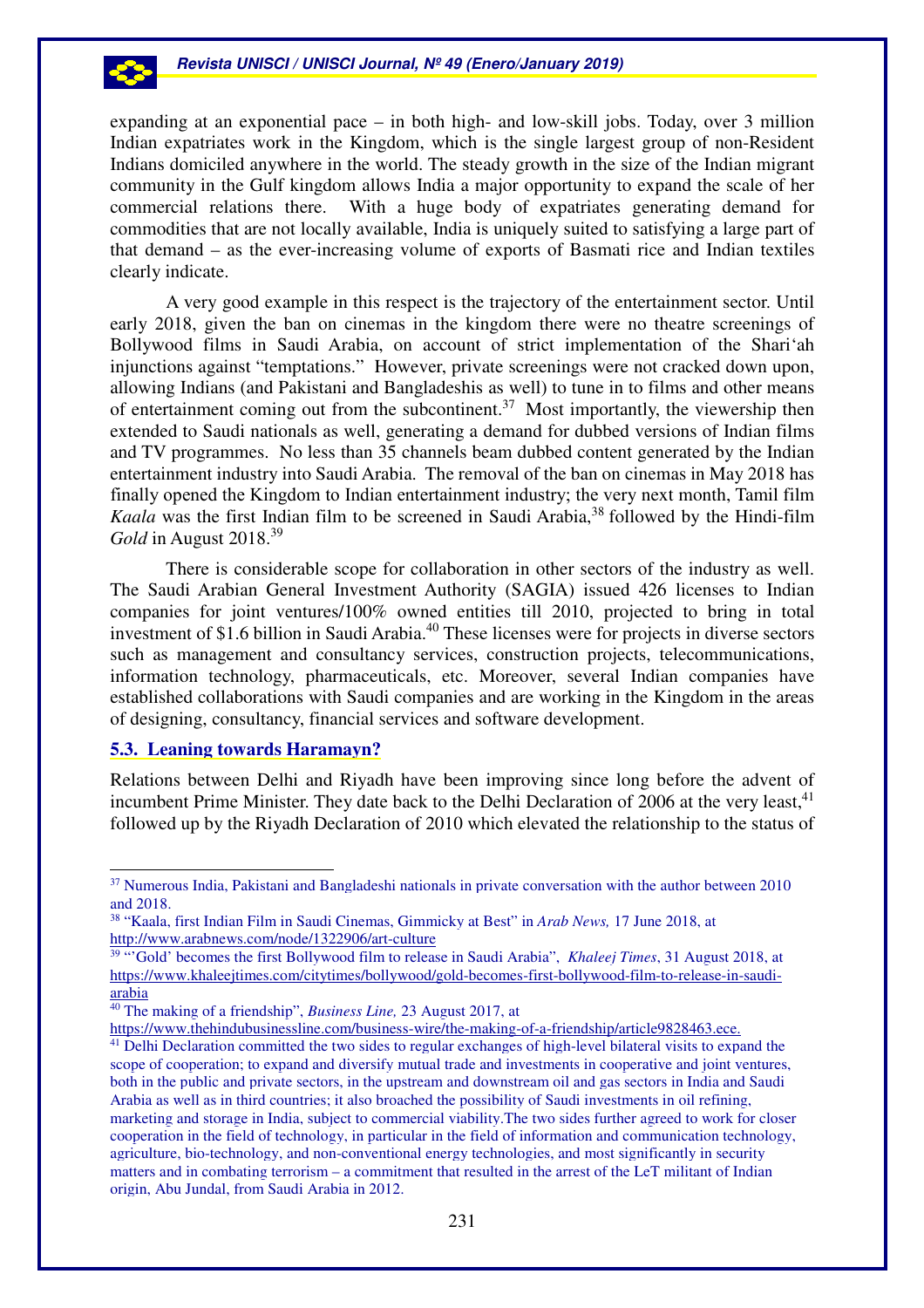a strategic relationship.<sup>42</sup> In 2016, as a follow up to the earlier Riyadh Declaration during Prime Minister Modi's visit to the Kingdom, five more agreements were signed including those regarding cooperation in intelligence sharing related to terror financing and money laundering, as well as a labour cooperation agreement and another to promote bilateral investments in the private sector. The two sides also agreed on the need to intensify defence cooperation through mutual visits by military experts and joint military exercises.<sup>43</sup>

 These three sets of treaties and memoranda of understanding are clearly suggestive of a close strategic alignment between New Delhi and Riyadh. Considering the close ties between Riyadh and Islamabad this would, in the past, have been anathema to New Delhi. Indeed, Riyadh has repeatedly assured Islamabad that its intimacy with India (which is a strategic ally) need not bother Pakistan (which is a friend). The strength of this new alignment was tested somewhat when India was invited to be a part of the Saudi-led intervention force in Yemen, but New Delhi turned it down. Delhi's refusal to be a part of this venture was presumably on account of the need she has of maintaining a tenuous balance between Riyadh and Tehran. But unlike Islamabad, which also turned down joining the intervention force, Delhi's wriggling out of the situation did not cause any flutter in Riyadh, and may have actually reinforced Saudi resolve to wean New Delhi away from Tehran, and might in the future land India with better terms on other issues as well.<sup>44</sup> In a similar situation, India might be able to similarly try to wean Riyadh away from Islamabad. The deeper a country's economic and strategic ties get with another, their mutual leverage in each other's business also increases.

Thus, while India's economic connections with the Gulf Kingdom have progressively expanded in value and volume, Riyadh has become progressively more amenable to India's security concerns and has begun cooperating in matters of hunting down fugitives from Indian justice at an unprecedented scale. Coming on top of the pivotal role Saudi Arabia plays in India's energy security, this has overcome the frostiness that used to characterise the country's relationship with New Delhi. The Modi government has continued to nurture this relationship with the same care as that of preceding government of Manmohan Singh, but – just like its predecessor – without using it so far to make a push in the Gulf region as a whole.

Given the growing proximity between Riyadh and Tel Aviv in the lengthening shadow of Iran and the USA in steady retreat from the neighbourhood, India might even have thought of calibrating a regional power axis. But that looks like a difficult thing to pull off just yet, given the complexities posed by New Delhi's long-standing relationship with Iran (anathema to both Riyadh and Tel Aviv), to which we turn next.

# **6. The Ambivalence towards the Islamic Republic of Iran**

 $\overline{a}$ 

-3

The only country where India is on weaker ground as against earlier relationship is the Islamic Republic of Iran. Both India and Iran began to liberalise their economies in the 1990s. Around that time both began to draw close to each other, but not as close as they could have. Late into the first Manmohan Singh government, New Delhi began to drift away from the Islamic Republic as Tehran came under intense international scrutiny on account of its nuclear

**<sup>42</sup>** Delhi Declaration, Signed by King Abdullah bin Abdulaziz Al Saud of the Kingdom of Saudi Arabia and Prime Minister Dr. Manmohan Singh of India, at https://mea.gov.in/bilateral-

documents.htm?dtl/5969/Delhi+Declaration+Signed+by+King+Abdullah+bin+Abdulaziz+Al+Saud+of+the+Kin gdom+of+Saudi+Arabia+and+Prime+Minister+Dr+Manmohan+Singh+of+India

**<sup>43</sup>** "India-Saudi Arabia Joint Statement during the visit of Prime Minister to Saudi Arabia", Ministry of External Affairs, 3 April 2016, at https://www.mea.gov.in/bilateral-

documents.htm?dtl/26595/IndiaSaudi+Arabia+Joint+Statement+during+the+visit+of+Prime+Minister+to+Saudi +Arabia+April+03+2016

<sup>44</sup> Chatterjee, Kingshuk :"India-Saudi Arabia Relations: the Sky is the Limit", *The Diplomatist Extraordinary and Plenipotentiary*, January 2017*,* p. 9.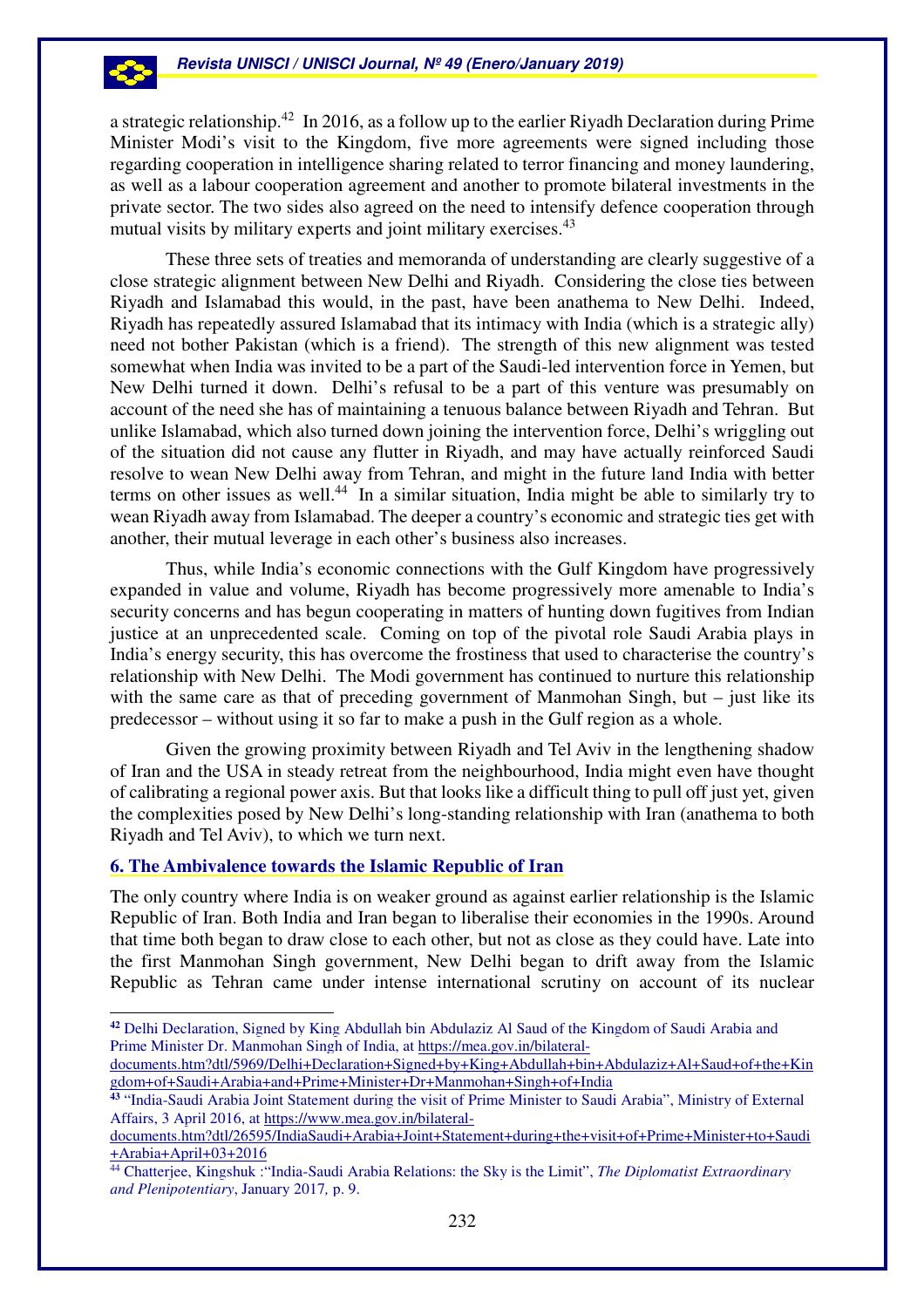

programme. After the JCPOA, <sup>45</sup> as tables were just about turning, and Iran was being rehabilitated within the international economic order, India was scampering to climb back on but it may already be somewhat late. New Delhi has been in two minds over Tehran for a long time, which stems from a latent suspicion of the Islamic Republic's motives (wiley, deceptive, inscrutable, given to reneging on deals); on the other hand, India's strategic convergence with Iran is too compelling to be ignored (Syria, Afghanistan). Tehran, for a very strategic reason, wanted close ties with India all through - both when India was responding, and when it was not (although not without a shade of frostiness). Now that the ground beneath the feet of JCPOA appears to be shifting, New Delhi is once again at its ambivalent best.

# **6.1. The Geo-Strategic and Geo-Economic Dynamics**

As with nearly all other oil-rich countries of the Persian Gulf, the cardinal consideration of Indian policy towards Iran also tends to be energy security. Since the discovery of oil in Persia and beginning of its export in 1913, the APOC (AIOC, later BP), oil refineries in India were geared mostly to the light but non-sulphurous crude of Iran (i.e. northern Gulf). Even after the departure of the British from India, Iran played a major role in India's energy security, and New Delhi had moderate relations with Tehran right down to 1979, when the Islamic Revolution toppled the Shah and established an Islamic Republic. 1980s saw the first downward slide in India's purchase of oil from Iran as New Delhi was compelled to reduce its imports from Iran owing to the disruption of India's institutional connections with Tehran on account of the Islamic Revolution; a situation that was further aggravated by the Iran-Iraq war, as two of India's major sources of oil import were locked in conflict, and New Delhi found it easier to stick to Iraq because the Islamic Republic's penchant for supporting 'Islamic' causes, which included Kashmir.

The 1990s marked the period when New Delhi's relationship with Tehran resumed its regular trajectory. This was facilitated by the fact that the Islamic Republic of Iran had to liberalise the Iranian economy about the same time as New Delhi set about liberalising that of India. Tehran and New Delhi could not help each other much in the capitalization of their respective economies, but India's need for steady access to crude and Iran's need of India's manufacturing sector allowed resumption and deepening of earlier ties. In 1993, an agreement was signed that Iran would accept 49% of India's imports be paid for in Indian currency, which were then to be used for purchase of Indian manufacturing and engineering services. The arrangement did not really take off for nearly a decade, since Iranian economy was in bad shape, oil prices were unfavourable, and India was too busy looking West.

However, strategic convergence in the neighbourhood managed to draw the two closer. New Delhi and Tehran developed common strategic allies (Burhan al-din Rabbani, Northern Alliance of Ahmed Shah Masood) in Afghanistan during the civil war of the 1990s, made common enemies (first Gulb al-din Hekmatyar, then Taliban), and came to cross-purposes over US military presence after toppling the Taliban – India did not mind US presence in Afghanistan, but Tehran resented it. In post-Taliban Afghanistan, Tehran has emerged pivotal to India's presence in Afghanistan through Chabahar port, allowing access to India through Zaranj up to Tukram in Afghanistan, providing land-routes crucial for India's mining interests in Central Asia. Even though India could not until now make much progress on the Chabahar front as part of its overall plan to bypass Pakistan and access Afghanistan and central Asia through Iran, it

<sup>45</sup> The Joint Comprehensive Plan of Action (JCPOA) was the landmark nuclear deal signed between Iran and the P5+1 (five Permanent members of the UNSC plus Germany) group of countries in July 2015. It committed the international community to remove economic sanctions that were imposed on Iran 2006 onwards in a bid to thwart its suspected nuclear weapons programme upon Iran restricting those aspects of its nuclear programme that had generated such suspicion. For a brief discussion of the deal and its implications for Iran, see Chatterjee, Kingshuk: "Iran: Scripting a New Era", T*he Diplomatist*, February 2016, vol.4, no.2, p. 8-12.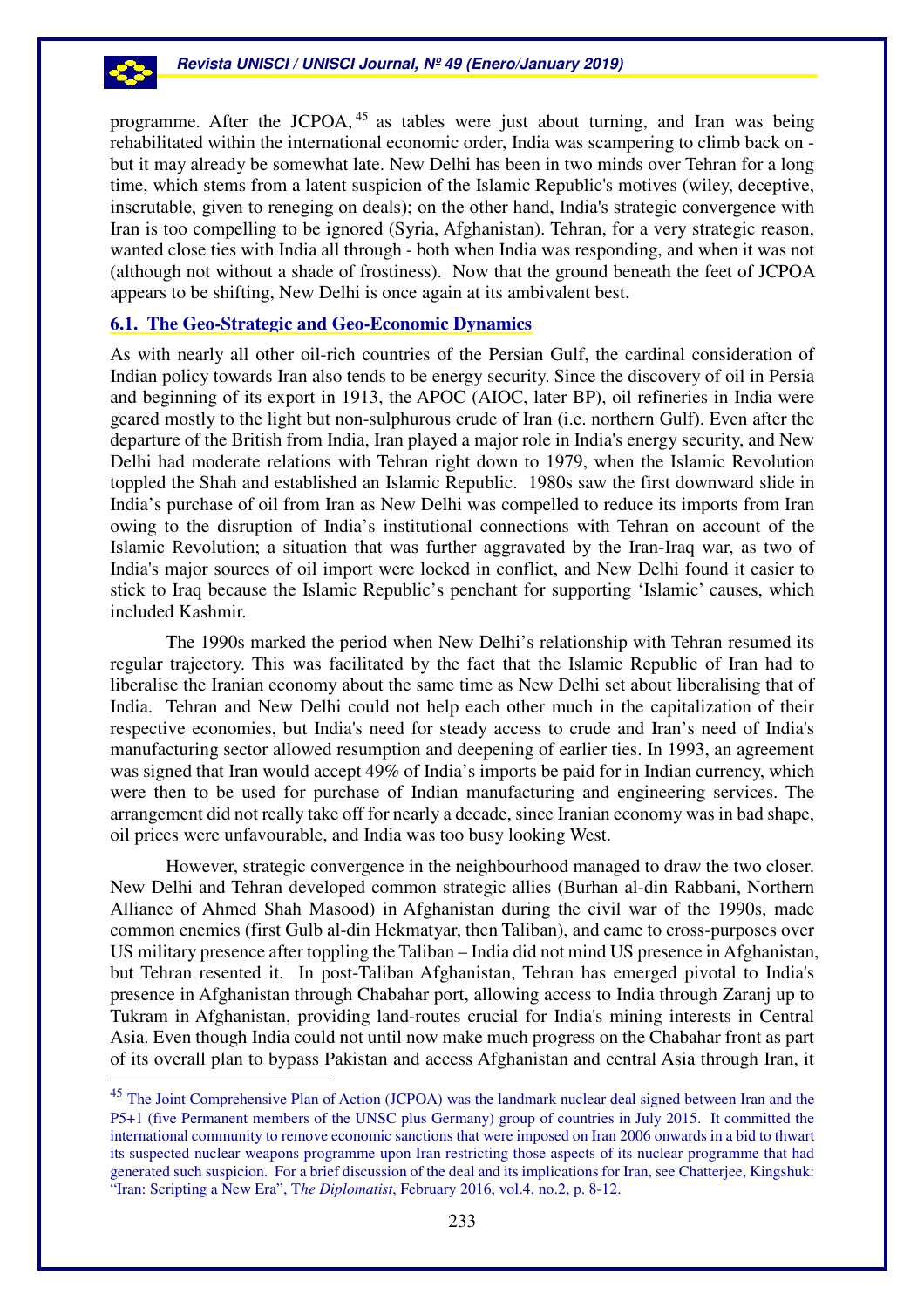did build the Zaranj-Delaram highway in 2009 to connect with the 2,200 kilometre two-lane metalled road network (known as the garland road), circulating inside Afghanistan, connecting major cities in the country. India spent about INR 600 crore to build this connecting highway. The project was executed over four years (2005-2009) by the Border Roads Organisation (BRO).

Iran was particularly helpful in its attempts to the address the question of India's energy security as well, when it proposed Iran-Pakistan-India pipeline. The proposed 2,620 km long 56 inch diameter pipeline would have spanned over 850 km in Iran, 700 km in Pakistan and 1120 km in India. The project was basically meant to be an extension of Iran-Pakistan pipeline connecting Iran's South Pars natural gas fields to Karachi; Pakistan was then to route the excess capacity of 70 per cent to Delhi, in order to meet India's annual shortfall of natural gas, to the tune of 29 million cubic metres.<sup>46</sup> Tehran's keenness about the project can be measured by the fact that it even explored the options of other onshore and offshore routes - but the offshore deep-sea route was found prohibitively expensive at \$10 billion, as against the on-land option of \$6 billion.<sup>47</sup> Islamabad was keen on getting the project underway, looking forward to the royalties to the tune of \$700 million from the project.<sup>48</sup> Yet, despite the repeated assurances from Islamabad (which stands the risk of accruing penalties of \$250-400 million per year in case of wanton sabotage), New Delhi was recalcitrant. <sup>49</sup> Revived under UPA-I as a part of India's approach to energy security, including looking for oil blocks in IRI (which was welcomed, and ONGC-Videsh was awarded the South Pars offshore block). But by 2008, the IPI pipeline got stalled on account of per unit cost sought by Tehran and Pakistan (transit fee of  $\pounds$  0.50 as against  $\pounds$  0.15 offered by India).<sup>50</sup> Although India's offer is in accordance with a model previously agreed upon under international-best-case practices, Tehran believes India could have negotiated more effectively if it really wanted. In December 2015, Tehran expressed hope about finalising an agreement with India for setting up a \$4.5-billion undersea gas pipeline, linking up with that fetching gas from Oman.<sup>51</sup> New Delhi is expected to make the next move, but little seems to have stirred since then. Indian scepticism of Pakistani *bona fide* kept India dragging its feet, eventually prompting Tehran to start off with the project without Indian participation.

# **6.2. Ambivalence and the Reasons for that**

 $\overline{a}$ 

Tehran has frequently had reasons to comment on India's hesitation/ reluctance to engage with Iran full throttle. After the relative upswing in relations of the Khatami era, the tight international scrutiny on Tehran's nuclear programme (coming simultaneously with the Indo-US bonhomie during the second term of President Bush) caused New Delhi to step back a bit. During the crucial International Atomic Energy Agency votes of 2005, 2006 and 2009, in a major let-down for Tehran, New Delhi voted for US-sponsored resolutions asking Iran to stop its clandestine nuclear programme in violation of its NPT commitments. Ahmedinejad

<sup>50</sup> Kiani, Khaliq:"Pakistan and India differ on IPI transit fee", *The Dawn,* 16 April 2007, at https://www.dawn.com/news/242598/pakistan-and-india-differ-on-ipi-transit-fee

<sup>51</sup> "India, Iran discuss undersea gas pipeline bypassing Pakistan", *The Hindu*, 7 December 2015, at https://www.thehindu.com/business/india-iran-discuss-undersea-gas-pipeline-bypassingpakistan/article7958494.ece

<sup>46</sup> Chaudhary, Sharmila N.: *Iran to India Natural Gas Pipeline: Implications for Conflict Resolution and Regionalism in India, Iran and Pakistan* (Trade and Environment Database Case Studies), Washington D.C.: American University, December 2000, at http://www.americanedu/TED/iranpipeline.htm. <sup>47</sup> "A Pipe of Peace", *The Economist,* 12 July 2001*.*

<sup>48</sup> Rashid, Ahmed (2000): *Taliban, Militant Islam, Oil and Fundamentalism in Central Asia* (New Haven, Connecticut: Yale University Press, pp. 168-69.

<sup>49</sup> Aaron, Sushil J.: *Straddling Faultlines*: *Indias Foreign Policy toward the Greater Middle East,* CSH Occasional Paper nº 7, New Delhi, French Research Insititute, 2003, p 45.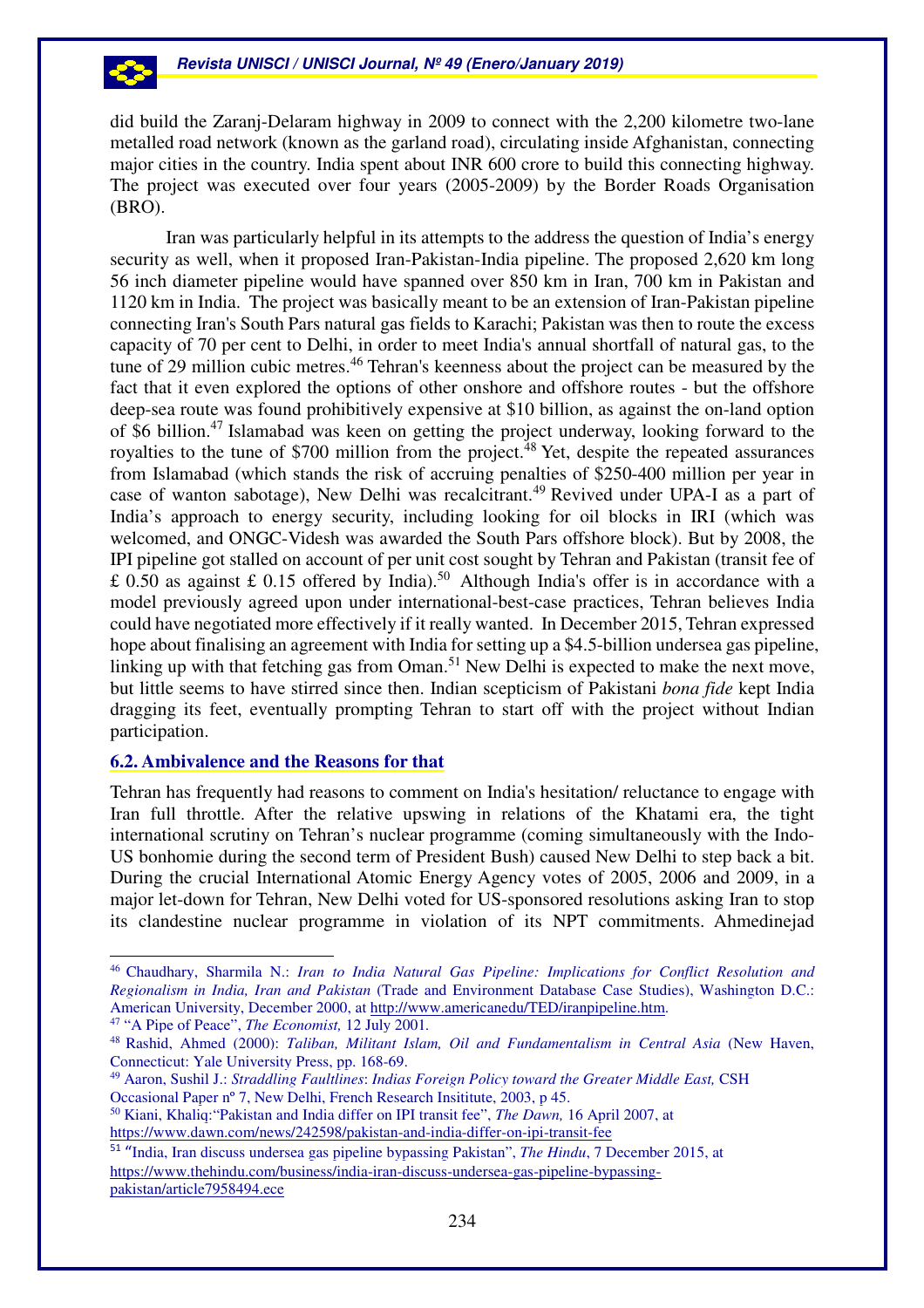administration was furious at this, and President Ahmedinejad wanted India to pay a heavier per unit price for inclusion in the IPI pipeline – at which stage, India lost interest. However, when the Chinese offered to step in and buy the excess capacity of gas earmarked for India, despite Ahmedinejad's willingness, the Islamic Republic declined.<sup>52</sup>

This unusually categorical stance taken by New Delhi is explained by official sources as a principled opposition to having another nuclear armed country in the extended neighbourhood. <sup>53</sup> Unofficially, members of the Indian establishment have explained the decision in terms of being a price paid for the deepening of ties with the US, even though USA was always keen on making exemptions for Indian imports from Iran.<sup>54</sup> An equally serious consideration, of course, was the nature of the 2010 sanctions. The 2010 sanctions regime pushed by the US and EU in tandem involved stoppage of transactions for any company dealing with Iran's oil exports in any way – which meant that any banking, shipping or insurance company involved in purchase or sale of Iranian oil would be unable to deal with any American or European company thereafter. This made most Indian banking and insurance increasingly unable to get involved, thus it became difficult for India to pay for the oil it purchased except through the means provided under the Rupee-Rial exchange mechanism.<sup>55</sup> Even the Rupee-Rial mechanism had to be operated through banking houses, who were not keen on foreclosing any business with the US or EU.

An additional factor in this gradual drift away from Tehran was the role of Saudi Arabia and the GCC. Just before the much stricter sanctions regime of 2010 came into force, Riyadh went on a charm offensive vis-à-vis New Delhi.<sup>56</sup> Determined to make the sanctions pinch Iran, Riyadh tried to wean India away from its dependence on Iranian oil by giving technological and financial support in converting refinery capacity of Reliance's Jamnagar refinery from nonsulphurous to sulphurous crude and supplying the shortfall in crude supply.<sup>57</sup> New Delhi's abandoning of Tehran at a time when Tehran was in the corner,<sup>58</sup> with Indian imports of Iranian crude climbed down from 19% (2006) to 6% (2014), while that from Saudi Arabia climbed up to 20% was noted with some sense of dismay in Tehran.

# **6.3. The Ambivalence Continues**

 $\overline{a}$ 

The drift in India's relations with Tehran, however, is neither durable nor sustainable. Even as India was trying to avoid the consequences of the sanctions regime, considerations of energy security and strategic convergences virtually propel ensure that New Delhi would not be able to freeze Tehran out.

Given the fact that most of India's refineries are geared to refining non-sulphurous crude characteristic of the northern side of the Gulf, and that Saudi assistance in conversion did not apply to state-owned oil companies, India is in no position to wean itself away completely from

 $52$  There is reason to believe, this was because there were serious reservations in the Tehran establishment about the manner in which China's footfall in Iranian economy was becoming increasingly large. A section of the Iranian establishment, therefore, was determined to keep India involved as a counter-weight to China. <sup>53</sup>"India votes against Iran in IAEA Resolution", in *The Hindu,* 27 November 2009, at

https://www.thehindu.com/news/national/India-votes-against-Iran-in-IAEA-resolution/article16894640.ece  $54 \text{ Å}$  member of the Indian Foreign Service, in private conversation with the author on condition of anonymity, Calcutta 2010.

<sup>55</sup> Aneja, Atul: Oil payment row and India-Iran ties, *The Hindu,* 1 August 2011, at

https://www.thehindu.com/opinion/lead/Oil-payment-row-and-India-Iran-ties/article13647679.ece. <sup>56</sup> *Ibid.*

<sup>57</sup> Pramit Palchaudhuri, a member of the National Security Council, in personal conversation with the author, March 2012.

<sup>&</sup>lt;sup>58</sup> This was quite unlike China, which continued to provide Tehran with refinery services (despite cutting back its own consumption by about half, as against India's two-thirds), thus emerging as a more reliable trade partner than India.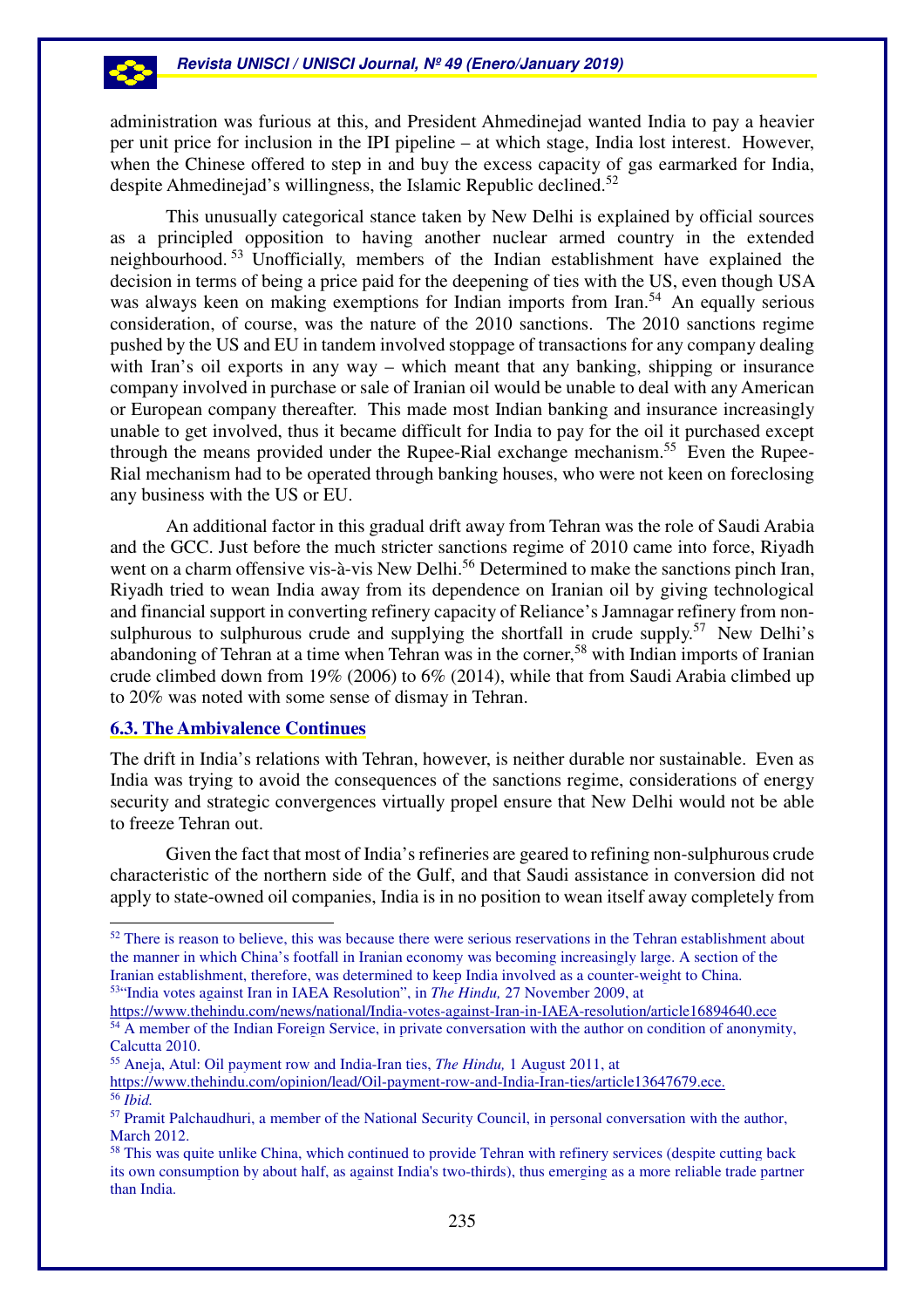Iran. Hence, once the JCPOA was concluded, New Delhi gradually increased its purchase of Iran's oil to the point it climbed up from around 6% under the sanctions regime to over 10% in  $2017$  – the third largest source of Indian oil imports.<sup>59</sup> India has consistently been looking for ways to resolve the biggest obstacle on the path to oil purchase, i.e. arranging for payments without jeopardising the international business of mediating banks. This was partially addressed the question from around 2012-13, when Tehran agreed to have all its purchases paid for in Indian currency.<sup>60</sup> A fresh round of discussions is currently on to turn this into an enduring system.<sup>61</sup> As India moves into the fifth year of PM Modi, the urgency of continuing to buy as much (if not more) from Iran has grown, given the weakening of Indian National Rupee (INR) against the US Dollar – apart from diversifying the source of the country's imports, the per-unit-cost of refining Iranian oil is still marginally lower that the sour Arab Heavy crude, for which Indian refineries are not particularly suited.

Apart from the question of energy security, there is the enduring strategic convergence in Afghanistan, which makes Indian involvement in the Iranian port of Shahid Beheshti at Chabahar, the only oceanic port in the Islamic Republic.<sup>62</sup> Chabahar is located 72 kilometres west of Pakistan's Gwadar port. It holds immense strategic and economic significance for India and Afghanistan. The distance from Chabahar to the Afghan frontier is some 800 km less than it is from Karachi, hence making it a more economic route for bulk transport. India has already spent about USD 100 million to construct a 218 km long (140-mile) bimetallic road from Delaram in western Afghanistan to Zaranj in the Iran-Afghan border to link up with Chabahar port. <sup>63</sup> The port was partially built by India in the 1990s to provide sea-land access to Afghanistan and Central Asia, bypassing Pakistan. India wanted to build the port as it would significantly reduce transport costs and freight time to Central Asia and the Persian Gulf. The port is also central to India's efforts to circumvent Pakistan and open up a route to landlocked Afghanistan with which it has developed close political and economic ties. India was offered to resume developing the Chabahar port (under a revised plan), back in 2003 by then Iranian President Khatami.<sup>64</sup>

Government of India has been arguing that the port development project could not subsequently take off in the face of American sanctions against Iran, but most sanctions that could legally have undermined Indian involvement did not come into being till 2010. This story did not wash in Iran. Once the JCPOA was signed, and the fear of sanctions was removed (and also the fear of other countries stepping in increased) Nitin Gadkari, the Minister for Shipping and Road Transport & Highways, visited Teheran on 6 May 2015 to sign a memorandum of

 $\overline{a}$ 

<sup>63</sup> See Hughes, Lindsay*: Bypassing Pakistan: Afghanistan, India, Iran and Chabahar*, at http://www.futuredirections.org.au/publication/bypassing-pakistan-afghanistan-india-iran-chabahar/

<sup>59</sup> Verma, Nidhi: "India's oil imports in 2017 surged to a record 4.4 million bpd", *Reuters*, 16 January 2018, at https://in.reuters.com/article/india-oil/indias-oil-imports-in-2017-surged-to-a-record-4-4-million-bpdidINKBN1F5234

<sup>60</sup> Mehdudia, Sujay : "Iran agrees to accept payment in rupee," in *The Hindu*, 2 March 2012, at

https://www.thehindu.com/business/Economy/iran-agrees-to-accept-payment-in-rupee/article2954840.ece <sup>61</sup> Siddiqui, Huma : "Iran Oil: India explores the rupee-rial mechanism for payments" in *The Financial Express*, 25th September 2018, at https://www.financialexpress.com/economy/iran-oil-india-explores-reviving-the-rupeerial-mechanism-for-payments/1326418/

<sup>&</sup>lt;sup>62</sup> All the other ports of Iran, ranging from Khurramshahr and Bushehr, right down to Bandar Abbas are all located on the Persian Gulf, and not on the Arabian Sea.

<sup>&</sup>lt;sup>64</sup> "The Republic of India and the Islamic Republic of Iran "The New Delhi Declaration", Ministry of External Affairs, 25 January 2003, at https://www.mea.gov.in/bilateraldocuments.htm?dtl/7544/The\_Republic\_of\_India\_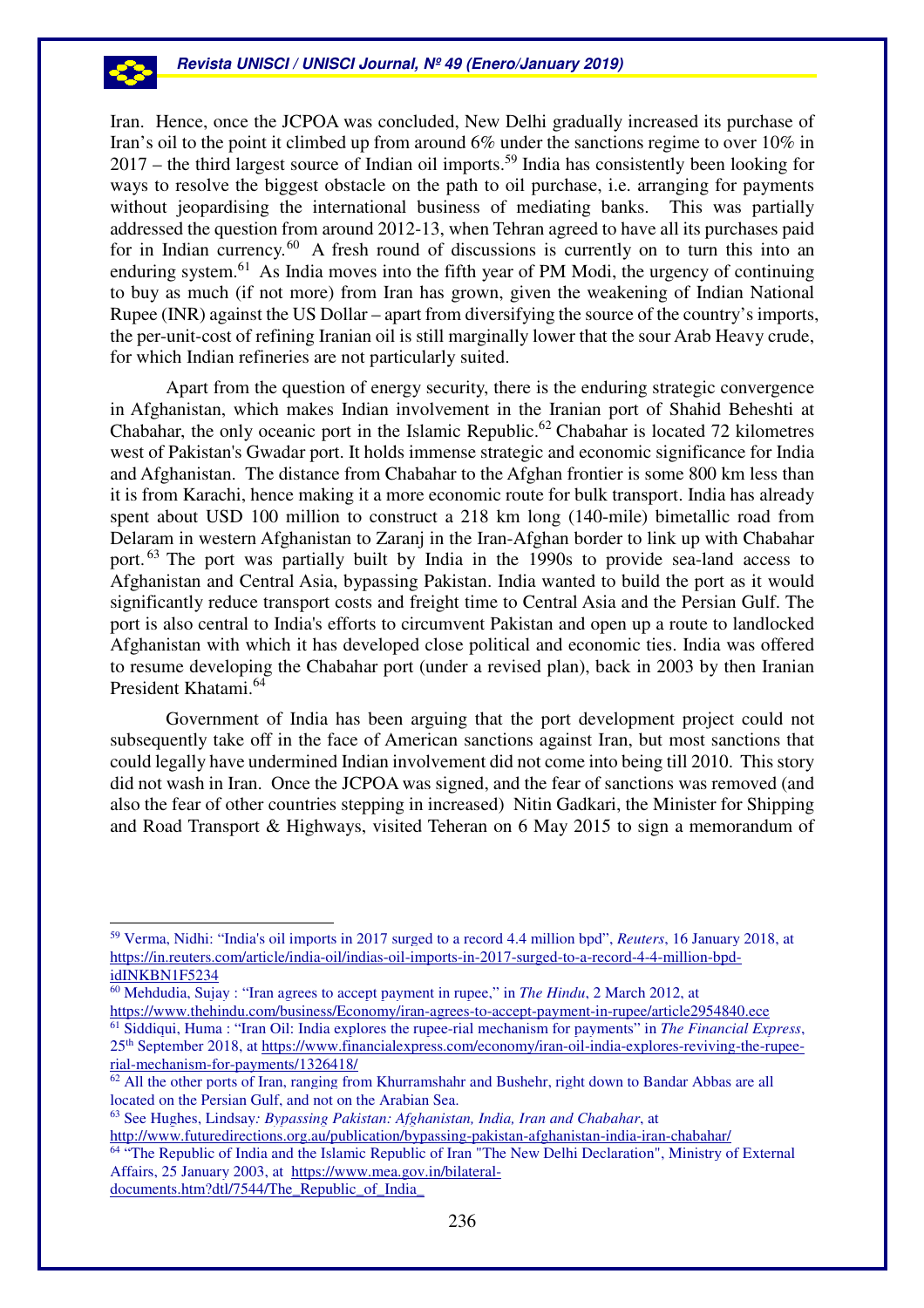understanding (MoU) worth USD 195 million for the development of Chabahar port.<sup>65</sup> India went ahead with signing the MoU despite the fact that Western sanctions against Iran had not been lifted as of that date. There is thus a sceptical view in the Iranian media that India revived its interest only in reaction to 'big oil deals' between China and Iran in the recent past. This view holds that India has decided to join the race rather than stay out. Iranians have nothing to lose in the bargain, and despite Iranian scepticism, there is hope that India would stay the course this time around.

 This ambivalence should rightly have caused India some awkwardness, because when the 2010 sanctions regime kicked in and India could have been playing in an empty field; instead, it chose to wriggle out. That was precisely the time when Beijing remained steadfast, refining nearly two-thirds of the crude that Iran needed refined, replacing India. Once the JCPOA was signed and Tehran opened up for business, New Delhi resumed looking at Tehran, but for a while Tehran looked away towards Europe. Once the US under President Trump pulled out from the JCPOA, making it a less sustainable means of reintegrating with the world economy, New Delhi's chances have improved. This is largely because, as previously indicated, the People's Republic of China has been developing too deep roots in the Islamic Republic, causing discomfort in the reformist circles in Tehran. India could balance China by Tehran not having to allow much of a deep Chinese footprint. Tehran's notion of strategic autonomy "*na Mashriq, na Maghreb*" (Neither East, Nor West" makes the ruling circles in the Islamic Republic very uncomfortable whenever the country becomes too dependent on any one power. Thus, India's renewed involvement in the Islamic Republic has been welcomed in some circles there.

India has persistently featured on Tehran's strategic considerations for the last quarter century. But New Delhi followed occasional strategic convergences without getting much deeply involved. When Tehran was much more isolated the Indian connection had served it well, but given India's dithering, New Delhi has lost many an opportunity of deeper involvement in the Islamic Republic (unlike China), and nearly drifted away. Once Islamic Republic reopened for business to the world, New Delhi was lower down Tehran's list of priorities and India would now have to work hard to make the same inroads that it could earlier have made at ease. If despite US abandonment of JCPOA India stays the course, that goal may yet be possible to achieve.

# **7. The Vanishing Horizon of a Regional Policy**

It would be clear from the discussion above, that nearly three decades after the onset of liberalisation of Indian economy, and much vaunted revamping of Indian foreign policy, towards the crucial region of the Middle East, Indian foreign policy remains parochially bilateral – not only in terms of the actual diplomatic engagements, but also in terms of conceptualisation of the fundamentals that influence foreign policy thinking. Indeed there are occasional shifts (such as the increasing warmth in relations with Saudi Arabia and Israel), but the narrow line of thinking on India's interests systematically discourages any pro-active engagement with the region – the government led by PM Modi is no different in this regard.

Such lack of any proactive dynamics in India's approach to the Middle East as a region is unfortunate and undermines somewhat the very interests that the Indian foreign policy establishment is meant to safeguard. This was the reason why the Indian government was caught completely off-guard when the turmoil associated with Arab Spring came and

<sup>65</sup> "Cabinet approves provision of Credit of 150 Million USD to Islamic Republic of Iran for Chabahar Port Development", Press Information Bureau, Government of India, Cabinet, 24 February 2016, at http://pib.nic.in/newsite/PrintRelease.aspx?relid=136750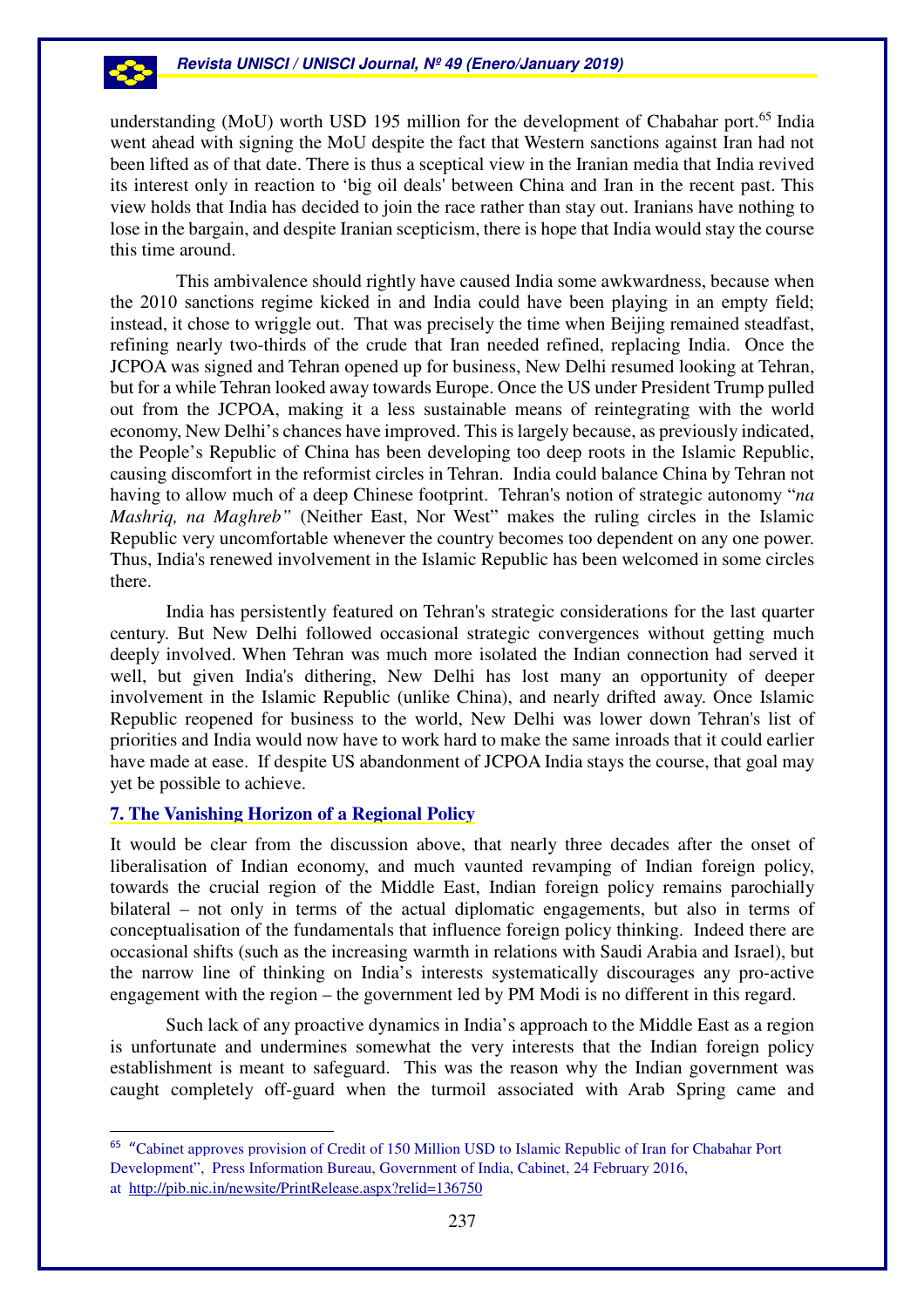destabilised the region – while New Delhi was cosy with many of the rulers that were toppled or nearly so (Qadhdhhafi, Mubarak, Assad), lives of Indians were affected even when it was not, for Indian expatriates are to be found in all the countries of the region, in big numbers or small. Indeed, the Indian embassies such as those of Beirut, Tripoli and Cairo appears to have learnt important lessons; the embassy at Cairo has put in place a communication network that allows it to reach out to the last Indian expatriate in the event of an upheaval similar to that of 2011;<sup>66</sup> the embassies of Beirut and Tripoli ensured smooth evacuation of Indian expatriates during the Israeli bombardment of Lebanon (2006) and upon the fall of Qadhdhhafi (2011). But it speaks for itself that such logistical and communication networks have not been put in place uniformly or generally across a region that is proverbially unstable.

A convenient reason for not having a regional policy often cited by Indian diplomats is that, it is very difficult for a regional coherence to be imposed upon a group of countries that do not themselves *behave* like a region. Given the mutual rivalries, frontier disputes and ideological contestations, it is argued, the countries of this region are often at cross-purposes with each other (as evinced by the Lebanese civil war of 1975-89, Iran-Iraq War 1980-89, Syrian civil war – 2011-till date) – hence it is difficult to devise a policy that could apply to every country of the region.

Such a glib argument is meant to obfuscate the fact that framing policy does not involve in any kind of one-size-fits-all set of measures. Even if one were to take the two benchmarks of Indian interests in the region, i.e. energy security and safety of Indian expatriates, given the high dependency of India on the supply of oil and gas from the region, and the high number of Indian expatriates in the Middle East, India needs to be more actively engaged with the region, rather than responding in a fire-fighting mode. What would such a pro-active policy involve? Simply that India builds on the foundations provided by her bilateral relationships in order to help promote a kind of stability in this very unstable region, either in tandem with other external actors (such as the USA, Russia, EU, Japan and China), or by itself. Such policies may range from promotion of democratic dispensations (characteristic of policies of USA and EU), upholding tyrannical orders to prevent greater chaos (those of USA, Russia, China), to promotion of back-channel diplomacy and third-party arbitration (characteristic of EU) and regime change (USA). Regardless of what actual policies are towards a particular country at any definite point of time, the objective of a region-wise approach is to promote whatever is believed to be in the best interests of the country in the long-term, so that some kind of a stability prevails over a long-term.

Needless to say, India does not have the financial sinews of great powers like USA, EU, Russia, China or Japan, hence her policy measures towards the region cannot be accompanied by financial incentives, as is possible in the case of the great powers. Nor does New Delhi possess the kind of military might and reach that Washington DC does. However, having so far refrained from the internal affairs of other, India has developed (somewhat like the EU) a considerable diplomatic capital that allows New Delhi to function in the capacity of a nonpartisan interlocutor between rival parties – such as Iran and Saudi Arabia, Qatar and Saudi Arabia, Qatar and UAE, Iran and UAE, Iran and Israel, Saudi Arabia and Syria, Israel and Palestine – between all of which India has so far managed a kind of balance. It is tempting to argue that India successfully maintained that balance precisely because India has never been dragged into intra-regional disputes – such as when PM Modi prudently declined Saudi request for joining a military coalition, which was at that stage about to intervene the civil war in Yemen. To be tempted by such an argument in favour of non-intervention is to ignore the value India

 $\overline{a}$ 

<sup>66</sup> Sanjay Bhattacharya, IFS, then-Ambassador to Egypt, in personal conversation with the author, Calcutta, May 2018.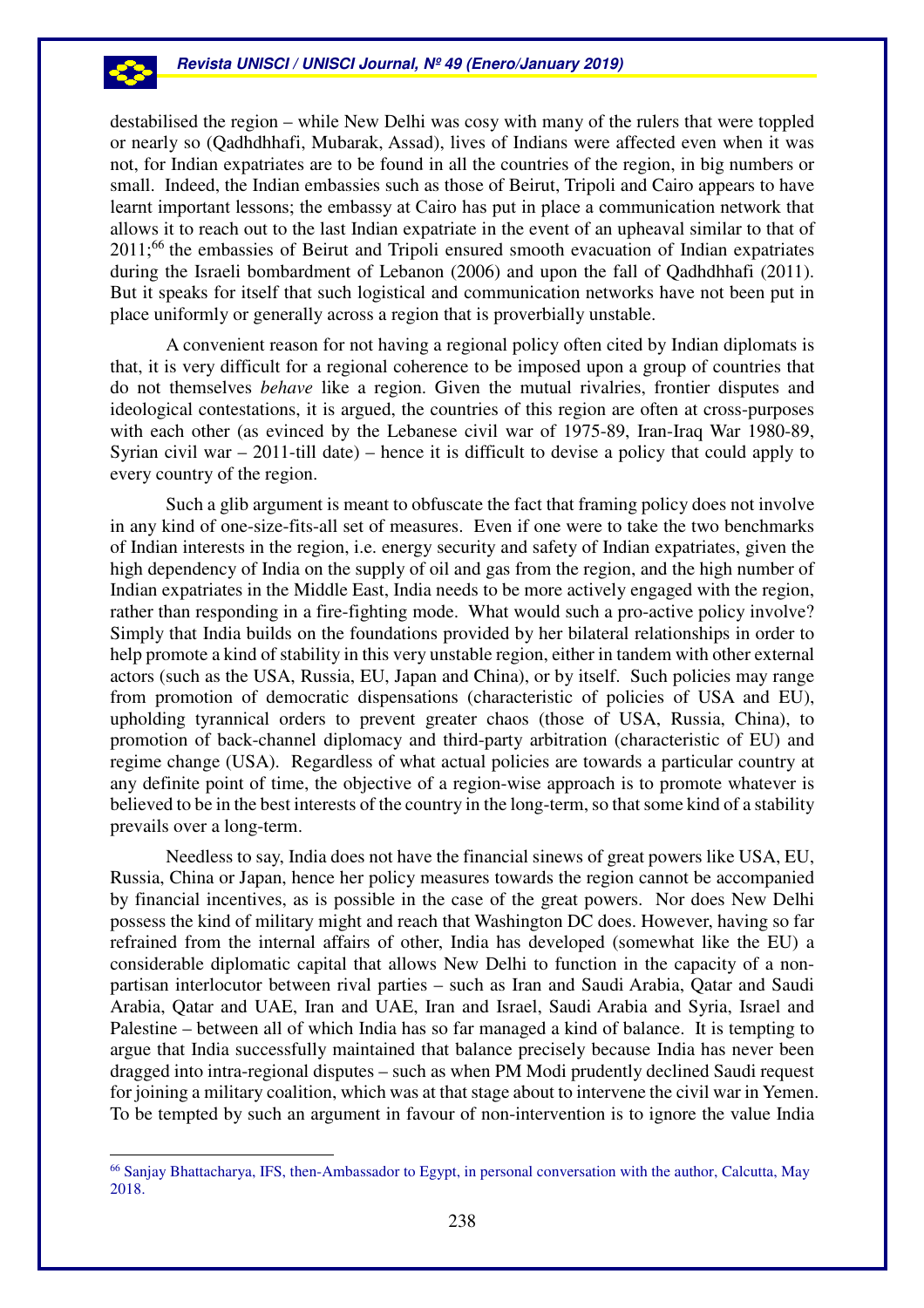can bring to a whole range of issues by functioning as an interlocutor in bilateral or intraregional disputes. Unfortunately, despite having built up a lot of hope in many quarters, PM Modi has not turned out to be as bold in the realm of foreign policy as was initially made out.

Some scholars have argued that PM Modi had indubitably set out with the agenda of bringing about path breaking changes in India's foreign policy, but had to eventually yield to the conservative instincts of the Indian diplomatic establishment.<sup>67</sup> Others have argued that the incumbent administration did not have a revolutionary agenda in all areas of Indian foreign policy, and the Middle East happens to be one of those areas where in the government has deferred to the diplomatic establishment having no clearly formulated objectives,<sup>68</sup> (except for an almost partisan thrust in favour of Israel, which has been successfully scuppered). Either way, Indian foreign policy establishment is unlikely to see a change of course away from bilateralism in its policy towards the Middle East.

## **8. Conclusion**

India has major aspirations to be a player on the global stage, stimulated by her ascendancy as a major economy. It needs, as a scholar close to the Indian political establishment had once contended, "to step outside its South Asia box." It is somewhat disheartening to see that well into the third decade of performing as a major economic power, New Delhi continues to be deficient in confidence and imagination to look outside that South Asia box when it comes to its foreign policy. It continues to be very parochially defensive of its own immediate shortterm interests, very narrowly defined, and finds itself more comfortable working within a bilateral and reactive (rather than regional and proactive) paradigm. With respect to the Middle East, such a constricted approach is somewhat short-sighted because the importance that New Delhi is generally accorded by countries in that region gives it a degree of diplomatic capital. By confining itself to its own narrow, parochial definition of interests, India unwittingly abjures from playing a much larger role on the regional stage than its abundant diplomatic capital could make possible. PM Modi has proven neither able nor willing to change that particular approach to India's policy towards the Middle East.

# **Bibliography**

Aaron, Sushil J.: *Straddling Faultlines*: *India's Foreign Policy toward the Greater Middle East,* CSH Occasional Paper nº. 7, New Delhi, French Research Institute, 2003.

Bonine, Michael E, Abbas Amanat and Michael Ezekiel Gasper (2012): *Is There a Middle East? the Evolution of a Geopolitical Concept*, Stanford, CA, Stanford University Press.

Calabrese, John: " 'Linking West' in 'Unsettled Times': India-GCC Trade Relations", at http://www.mei.edu/content/map/linking-west-unsettled-times-india-gcc-economic-and-traderelations

 $\overline{a}$ 

<sup>67</sup> Ganguly, Sumit: Modi's Foreign Policy Revolution? In India Change is Hard to Come By", *Foreign Affairs*, 8 March 2018.

<sup>68</sup> Palchaudhuri, Pramit, *op. cit*.